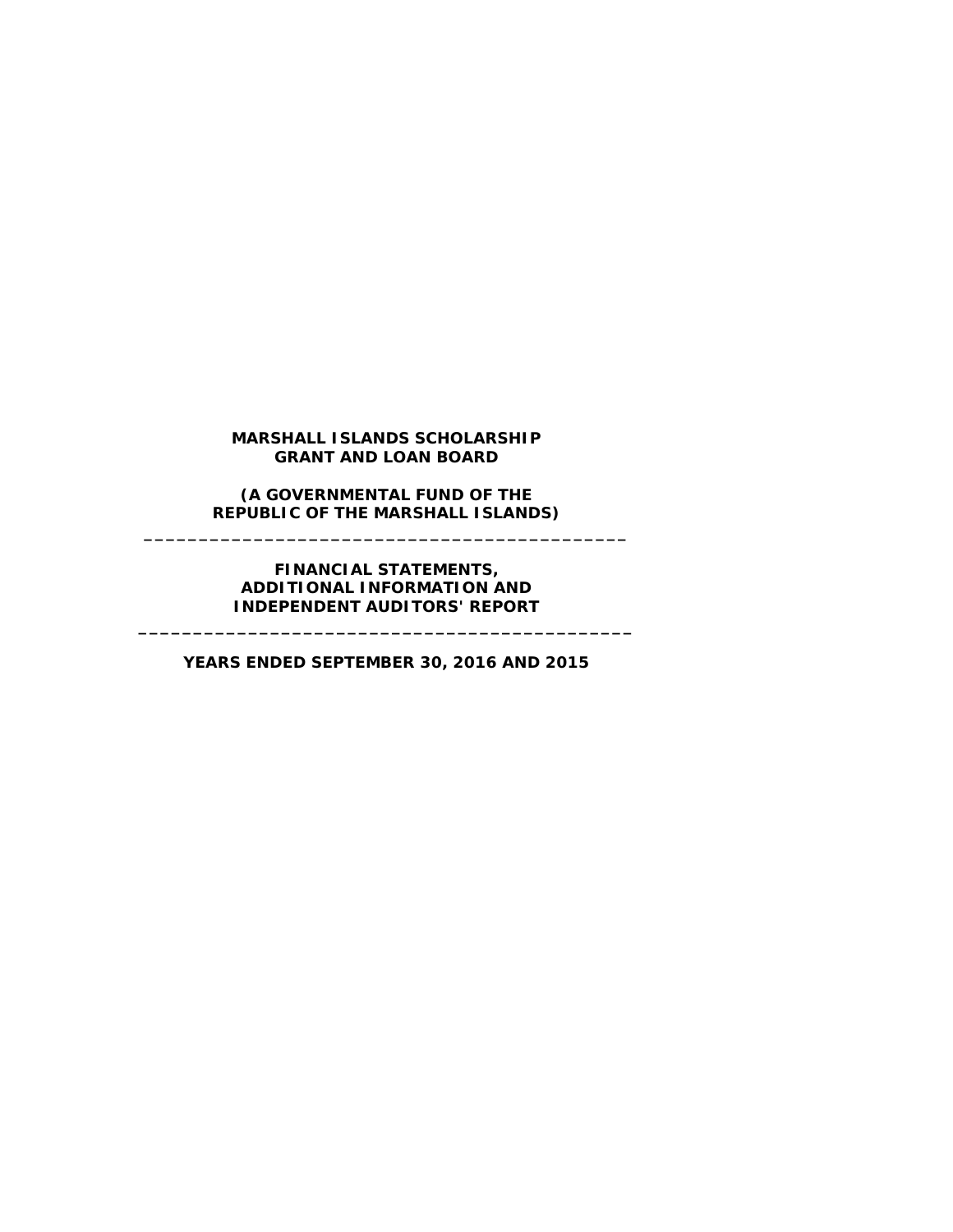Years Ended September 30, 2016 and 2015 Table of Contents

|         |                                                                                                                                                                                                                             | Page No.    |
|---------|-----------------------------------------------------------------------------------------------------------------------------------------------------------------------------------------------------------------------------|-------------|
| Τ.      | INDEPENDENT AUDITORS' REPORT                                                                                                                                                                                                | 1           |
| $\Pi$ . | <b>FINANCIAL STATEMENTS:</b>                                                                                                                                                                                                |             |
|         | <b>Balance Sheets</b><br>Statements of Revenues, Expenditures, and Changes in Fund Balance<br>Notes to Financial Statements                                                                                                 | 3<br>4<br>5 |
| III.    | OTHER SUPPLEMENTAL INFORMATION                                                                                                                                                                                              |             |
|         | Combining Statement of Revenues, Expenditures, and Changes<br>in Fund Balances                                                                                                                                              | 11          |
| IV.     | INDEPENDENT AUDITORS' REPORTS ON COMPLIANCE WITH<br><b>LAWS AND REGULATIONS</b>                                                                                                                                             |             |
|         | Independent Auditors' Report on Internal Control Over Financial<br>Reporting and on Compliance and Other Matters Based on an<br>Audit of Financial Statements Performed in Accordance with<br>Government Auditing Standards | 12          |
|         | Independent Auditors' Report on Compliance For Each Major<br>Federal Program; Report on Internal Control Over Compliance;<br>and Report on Schedule of Expenditures of Federal Awards<br>Required by the Uniform Guidance   | 14          |
|         | Schedule of Expenditures of Federal Awards                                                                                                                                                                                  | 16          |
|         | Notes to Schedule of Expenditures of Federal Awards                                                                                                                                                                         | 17          |
|         | Schedule of Findings and Questioned Costs                                                                                                                                                                                   | 18          |
|         | Unresolved Prior Year Findings and Questioned Costs                                                                                                                                                                         | 22          |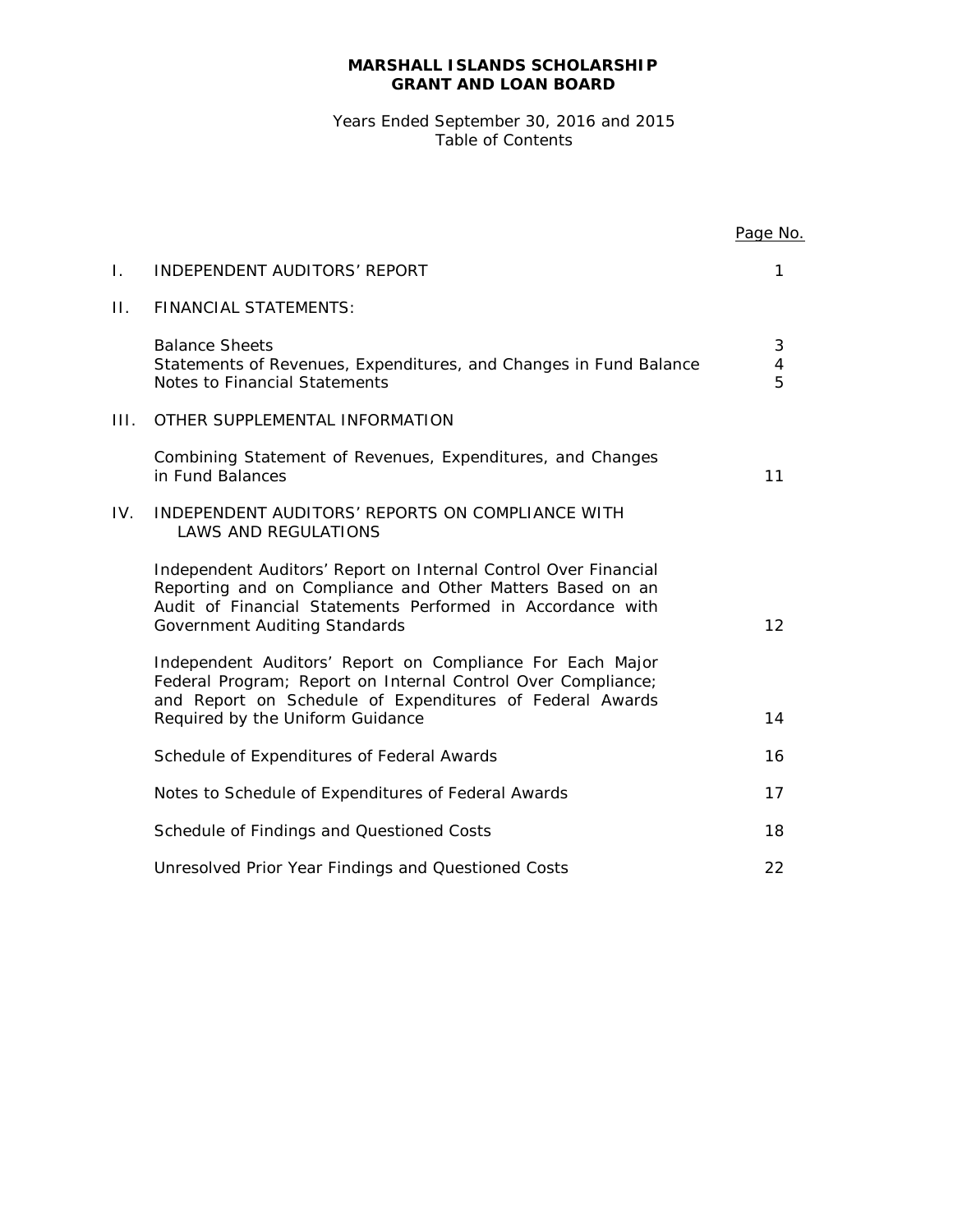Deloitte & Touche LLP 361 South Marine Corps Drive Tamuning, GU 96913 USA

Tel: +1 (671) 646-3884 Fax: +1 (671) 649-4265

www.deloitte.com

# **INDEPENDENT AUDITORS' REPORT**

Chairman Marshall Islands Scholarship Grant and Loan Board:

# **Report on the Financial Statements**

We have audited the accompanying financial statements of the Marshall Islands Scholarship Grant and Loan Board (MISGLB), a governmental fund of the Republic of the Marshall Islands, which comprise the balance sheets as of September 30, 2016 and 2015, and the related statements of revenues, expenditures, and changes in fund balance for the years then ended, and the related notes to the financial statements.

# *Management's Responsibility for the Financial Statements*

Management is responsible for the preparation and fair presentation of these financial statements in accordance with accounting principles generally accepted in the United States of America; this includes the design, implementation, and maintenance of internal control relevant to the preparation and fair presentation of financial statements that are free from material misstatement, whether due to fraud or error.

### *Auditors' Responsibility*

Our responsibility is to express an opinion on these financial statements based on our audits. We conducted our audits in accordance with auditing standards generally accepted in the United States of America and the standards applicable to financial audits contained in *Government Auditing Standards,* issued by the Comptroller General of the United States. Those standards require that we plan and perform the audit to obtain reasonable assurance about whether the financial statements are free from material misstatement.

An audit involves performing procedures to obtain audit evidence about the amounts and disclosures in the financial statements. The procedures selected depend on the auditor's judgment, including the assessment of the risks of material misstatement of the financial statements, whether due to fraud or error. In making those risk assessments, the auditor considers internal control relevant to the entity's preparation and fair presentation of the financial statements in order to design audit procedures that are appropriate in the circumstances, but not for the purpose of expressing an opinion on the effectiveness of the entity's internal control. Accordingly, we express no such opinion. An audit also includes evaluating the appropriateness of accounting policies used and the reasonableness of significant accounting estimates made by management, as well as evaluating the overall presentation of the financial statements.

We believe that the audit evidence we have obtained is sufficient and appropriate to provide a basis for our audit opinion.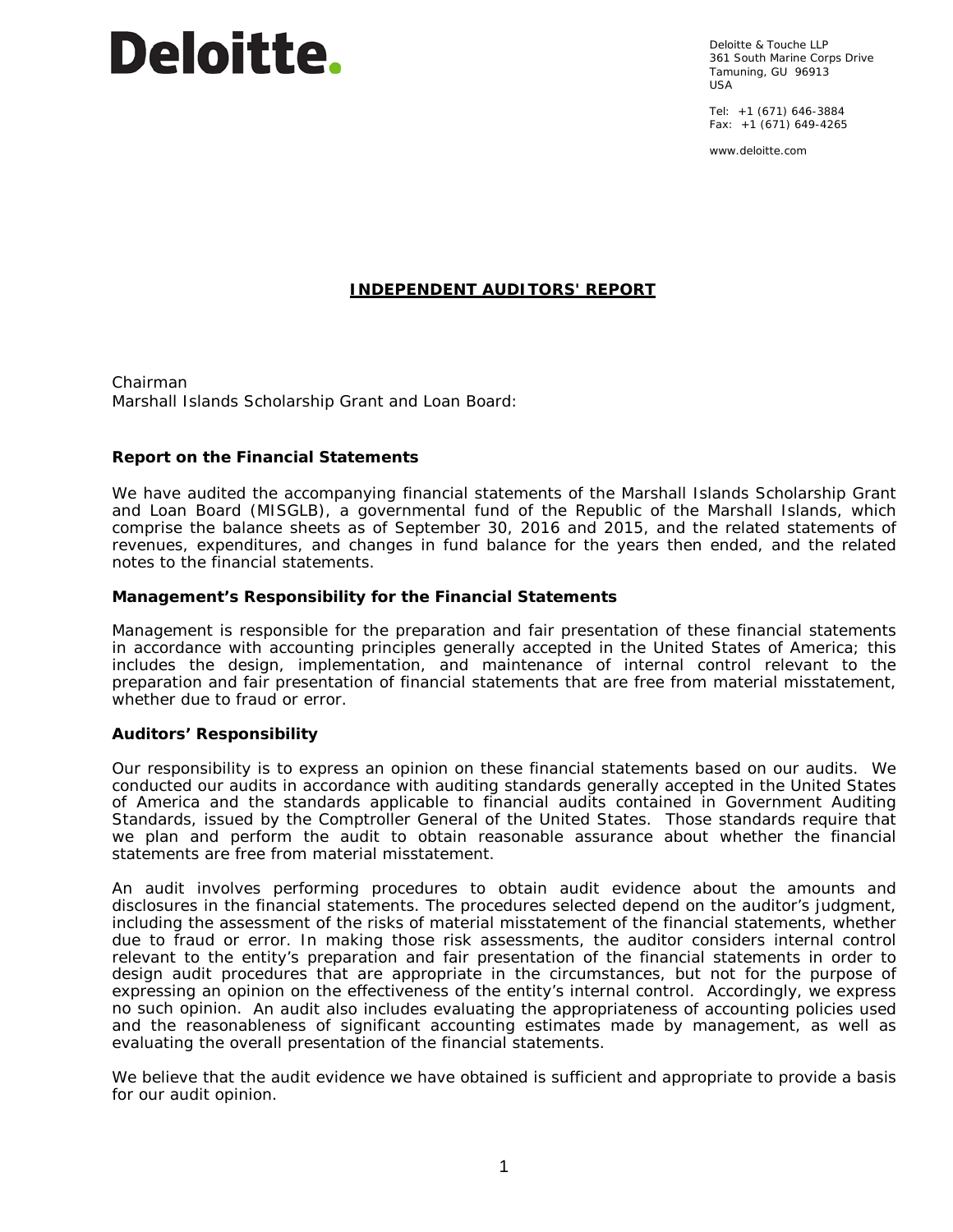# *Opinion*

In our opinion, the financial statements referred to above present fairly, in all material respects, the financial position of the Marshall Islands Scholarship Grant and Loan Board as of September 30, 2016 and 2015, and the results of its operations for the years then ended in accordance with accounting principles generally accepted in the United States of America.

# *Emphasis of Matter - Reporting Entity*

As discussed in Note 1 to the financial statements, the financial statements referred to above present only the Marshall Islands Scholarship Grant and Loan Board and are not intended to present fairly the financial position and results of operations of the Republic of the Marshall Islands in conformity with accounting principles generally accepted in the United States of America. Our opinion is not modified with respect to this matter.

# *Other Matters*

# *Other Information*

Our audits were conducted for the purpose of forming an opinion on the financial statements as a whole. The combining financial statement information on page 11 is presented for purposes of additional analysis and is not a required part of the financial statements. Such information is the responsibility of the Marshall Islands Scholarship Grant and Loan Board's management and was derived from and relates directly to the underlying accounting and other records used to prepare the financial statements. Such information has been subjected to the auditing procedures applied in the audit of the financial statements and certain additional procedures, including comparing and reconciling such information directly to the underlying accounting and other records used to prepare the financial statements or to the financial statements themselves, and other additional procedures in accordance with auditing standard generally accepted in the United States of America. In our opinion, the combining financial statement information is fairly stated, in all material respects, in relation to the financial statements as a whole.

# **Other Reporting Required by** *Government Auditing Standards*

In accordance with *Government Auditing Standards*, we have also issued our report dated June 26, 2017, on our consideration of the Marshall Islands Scholarship Grant and Loan Board's internal control over financial reporting and on our tests of its compliance with certain provisions of laws, regulations, contracts, and grant agreements and other matters. The purpose of that report is to describe the scope of our testing of internal control over financial reporting and compliance and the results of that testing, and not to provide an opinion on internal control over financing reporting or on compliance. That report is an integral part of an audit performed in accordance with *Government Auditing Standards* in considering the Marshall Islands Scholarship Grant and Loan Board's internal control over financial reporting and compliance.

beloit Nachell

June 26, 2017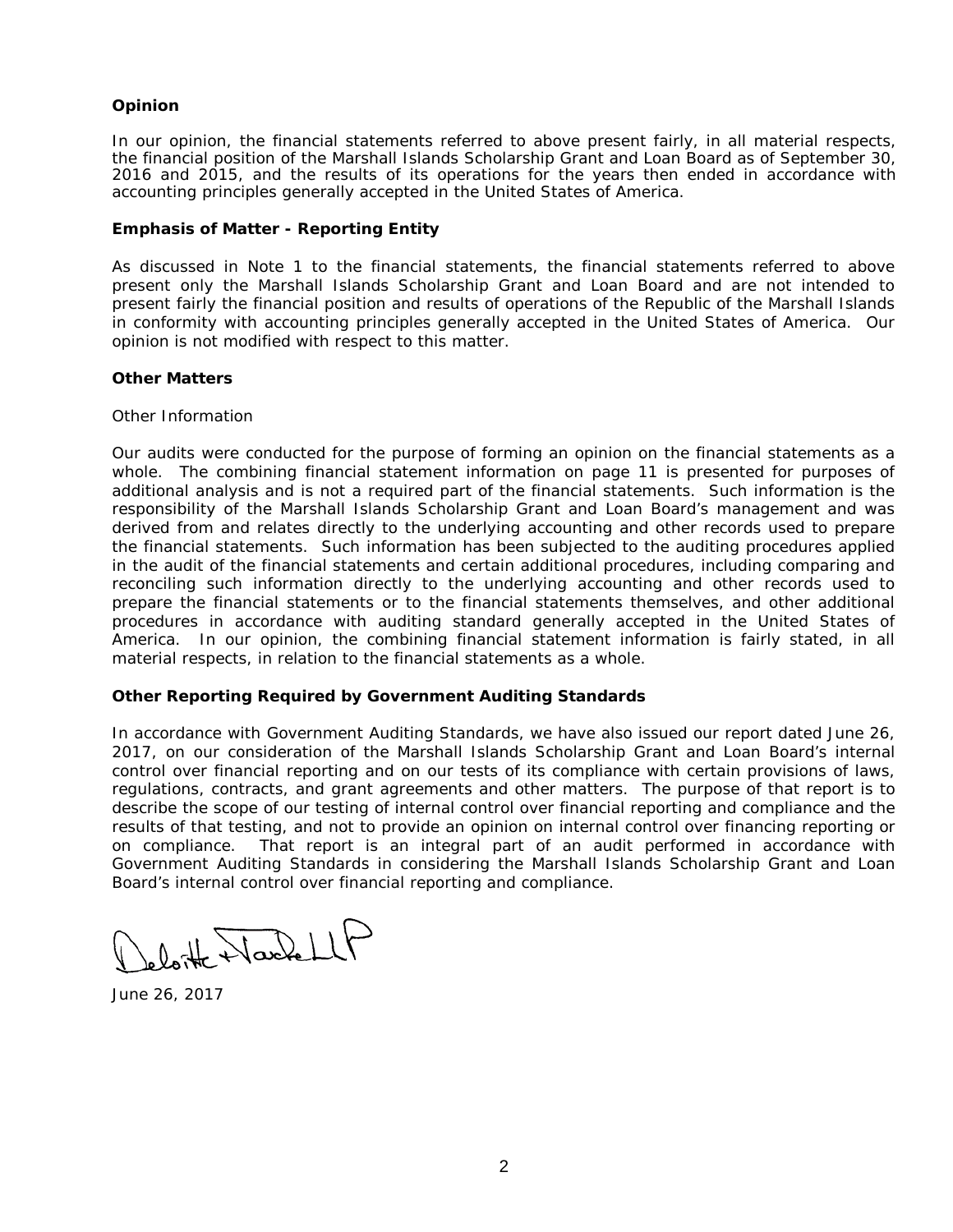# Balance Sheets September 30, 2016 and 2015

|                                                                         | 2016                     | 2015                     |
|-------------------------------------------------------------------------|--------------------------|--------------------------|
| <b>ASSETS</b>                                                           |                          |                          |
| Cash<br>Time certificate of deposit                                     | \$<br>303,577<br>475,930 | \$<br>250,300<br>446,549 |
|                                                                         | \$<br>779,507            | \$<br>696,849            |
| <u>LIABILITIES AND FUND BALANCE</u><br>Liabilities:<br>Accounts payable | \$<br>$1,016$ \$         | 1,215                    |
| Contingency and commitment                                              |                          |                          |
| Fund balance:<br>Restricted:                                            |                          |                          |
| Scholarships-Compact                                                    | 470,225                  | 412,757                  |
| Scholarships-Byrd Grant                                                 | 1,500                    | 1,500                    |
| Scholarships-Nitijela                                                   | 306,766                  | 281,377                  |
| <b>Total fund balance</b>                                               | 778,491                  | 695,634                  |
|                                                                         | \$<br>779,507            | \$<br>696,849            |

See accompanying notes to financial statements.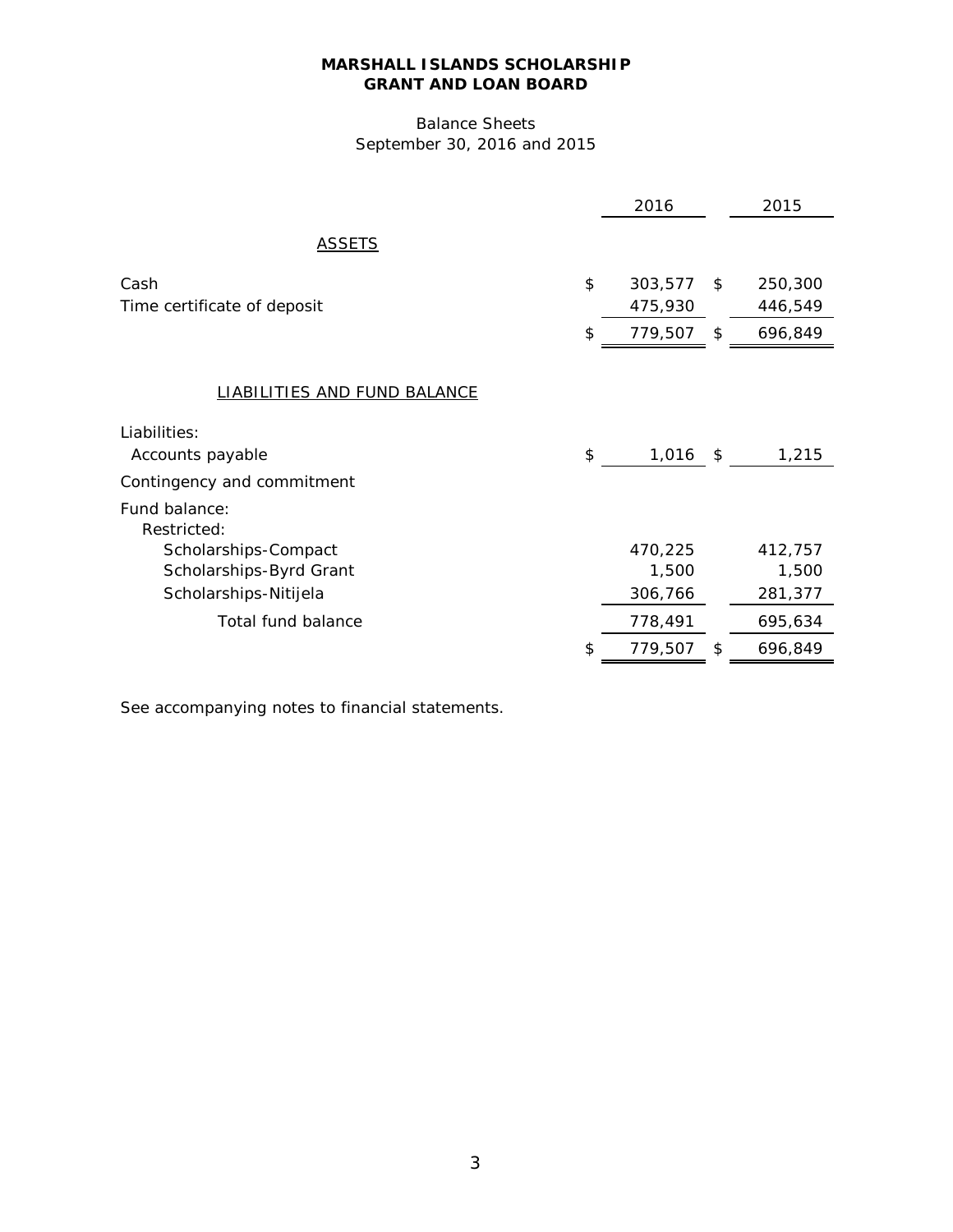# Statements of Revenues, Expenditures, and Changes in Fund Balance Years Ended September 30, 2016 and 2015

|                                           | 2016          | 2015          |
|-------------------------------------------|---------------|---------------|
| Revenues:                                 |               |               |
| Compact of Free Association               | \$<br>792,202 | \$<br>854,915 |
| Nitijela appropriation                    | 683,973       | 775,744       |
| Interest                                  | 15,797        | 13,813        |
| Other grants                              |               | 10,000        |
| Total revenues                            | 1,491,972     | 1,654,472     |
| Expenditures:                             |               |               |
| Scholarship assistance                    | 1,270,019     | 1,539,853     |
| Salaries and wages                        | 61,294        | 85,701        |
| Communications                            | 17,477        | 17,204        |
| Office rental                             | 15,840        | 12,000        |
| Training and travel                       | 14,514        | 21,554        |
| Office supplies                           | 5,692         | 7,438         |
| Miscellaneous                             | 24,279        | 24,399        |
| Total expenditures                        | 1,409,115     | 1,708,149     |
| Net change in fund balance                | 82,857        | (53, 677)     |
| Fund balance at the beginning of the year | 695,634       | 749,311       |
| Fund balance at the end of the year       | \$<br>778,491 | \$<br>695,634 |

See accompanying notes to financial statements.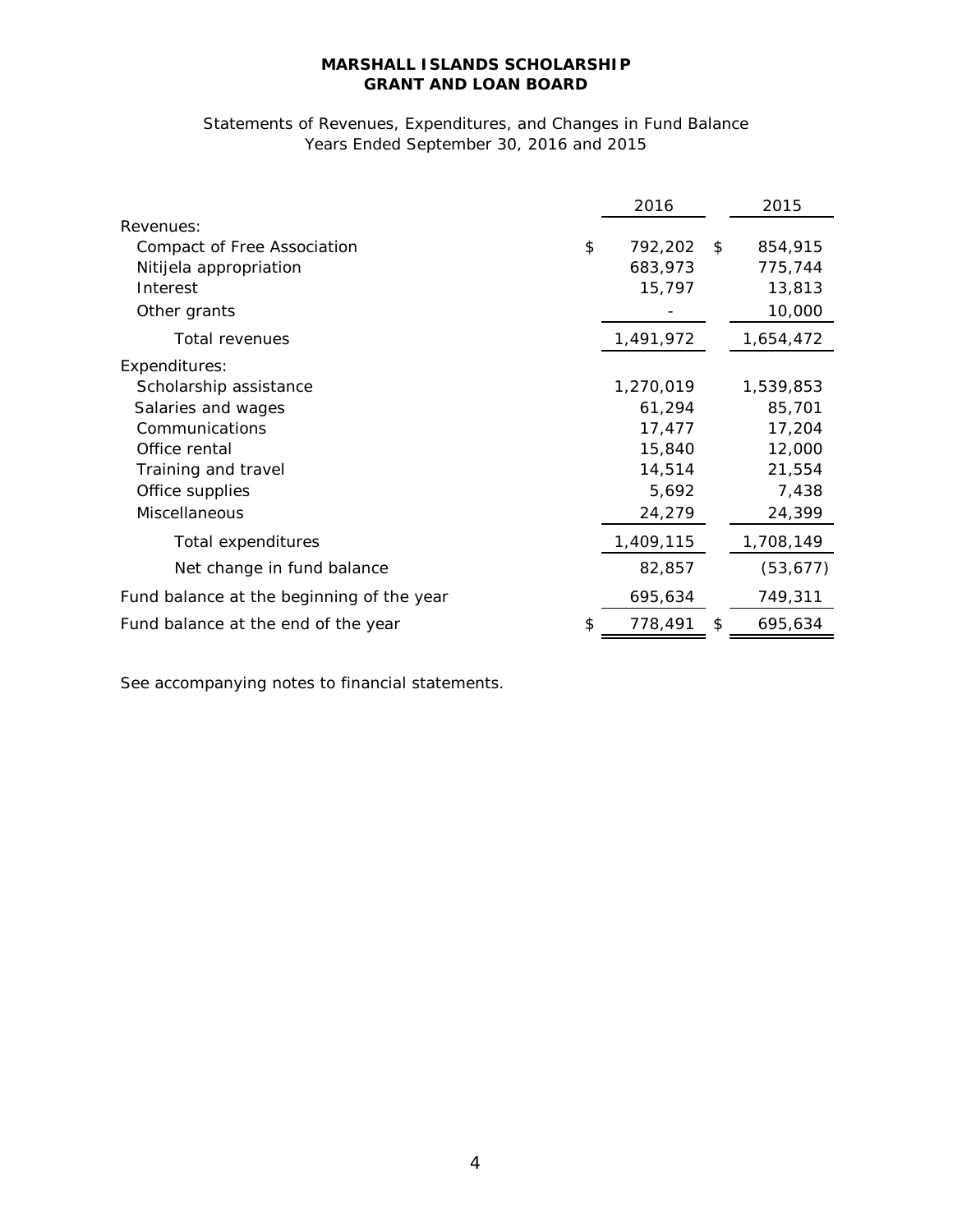Notes to Financial Statements September 30, 2016 and 2015

# (1) Organization

The Marshall Islands Scholarship Grant and Loan Board (MISGLB), a governmental fund of the Republic of the Marshall Islands (RepMar), was established pursuant to the Scholarship Assistance Act of 1997 (the Act), as amended. MISGLB was established to develop and administer a financial assistance program for those qualified applicants who cannot pursue educational and training opportunities because of financial inability. In accordance with the Act, RepMar established the Scholarship Fund Account, a governmental fund accounted for within RepMar's Treasury. This Fund accounts for funds appropriated by the Nitijela (the RepMar Legislature) for scholarship assistance, including funding under the Compact of Free Association, As Amended (the Compact).

The accompanying financial statements relate solely to those accounting records maintained by MISGLB, and do not incorporate any accounts related to RepMar's Scholarship Fund Account or any other departments or agencies of RepMar that may be accounted for by RepMar's Treasury. MISGLB is considered to be a blended component unit (a governmental fund) of RepMar and is governed by a nine-member Board appointed by the Cabinet of RepMar.

# (2) Summary of Significant Accounting Policies

The accompanying financial statements have been prepared in conformity with accounting principles generally accepted in the United States of America (GAAP) as applied to governmental units. The Governmental Accounting Standards Board (GASB) is the accepted standard-setting body for establishing governmental accounting and financial reporting principles. The more significant of MISGLB's accounting policies are described below.

### Measurement Focus and Basis of Accounting

MISGLB reports its financial position and the results of its operations in one special revenue fund. A fund is a separate accounting entity with a self-balancing set of accounts. They are concerned only with the measurement of financial position and are not involved with measurement of results of operations. Fund accounting is designed to demonstrate legal compliance and to aid financial management by segregating transactions related to certain MISGLB functions or activities.

Governmental funds are used to account for all or most of a government's general activities, including the collection and disbursement of earmarked monies (special revenue funds).

MISGLB's special revenue fund consists of the following:

- i. Compact Scholarship Fund This fund was established to account for monies received by MISGLB that were appropriated by RepMar under the Compact.
- ii. Byrd Grant Scholarship Fund This fund was established to account for monies received by MISGLB under the Robert C. Byrd Honors Scholarship Program sector grant.
- iii. Nitijela Fund This fund was established to account for monies received by MISGLB that were appropriated by the Nitijela as well as other grants, gifts and donations received for scholarship assistance.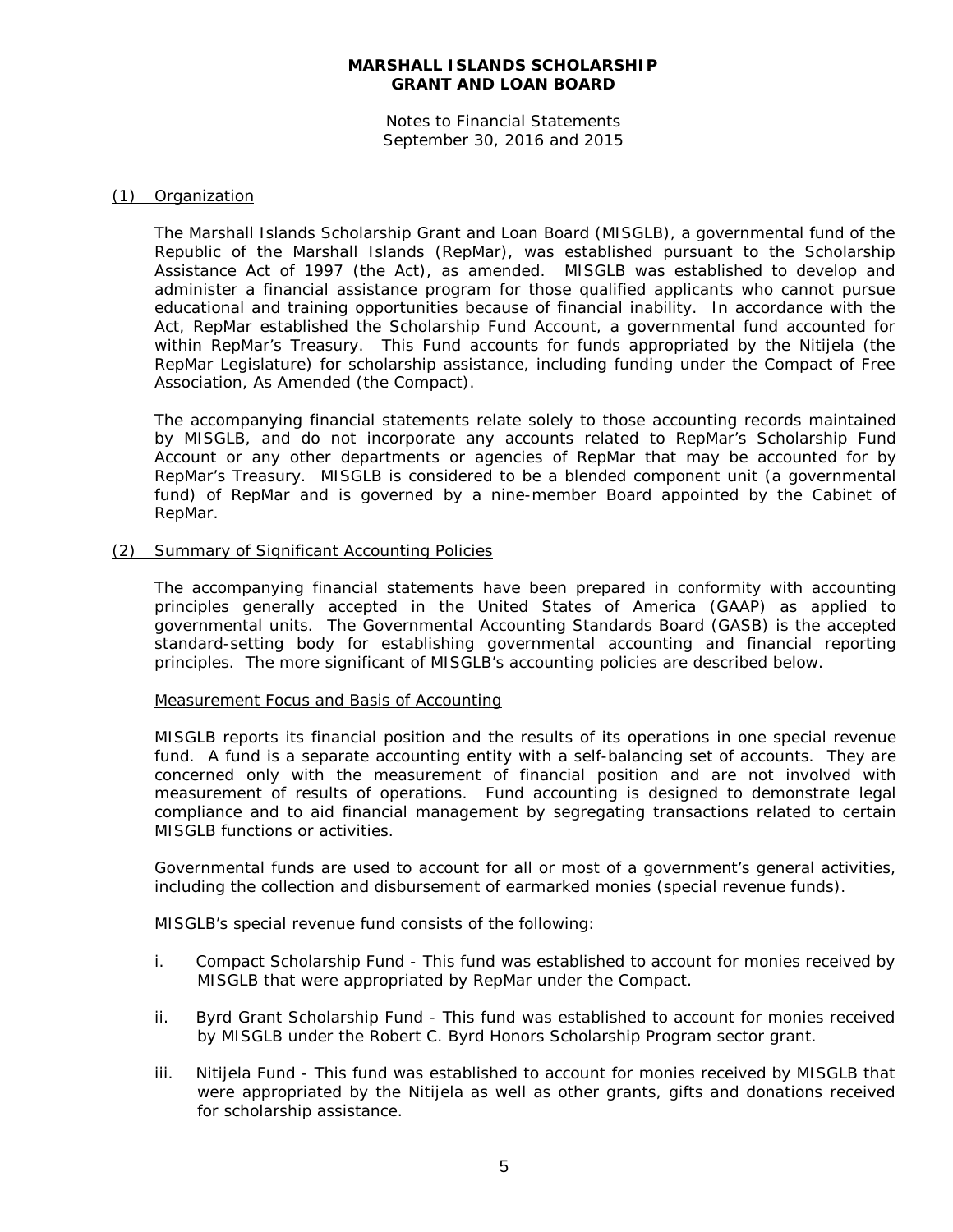Notes to Financial Statements September 30, 2016 and 2015

# (2) Summary of Significant Accounting Policies, Continued

### Basis of Presentation

The accounting and financial reporting treatment applied to a fund is determined by its measurement focus. All governmental funds are accounted for using a current financial resources measurement focus. With this measurement focus, only current assets and current liabilities generally are included on the balance sheet. Operating statements of these funds present increases (i.e., revenues and other financing sources) and decreases (i.e., expenditures and other financing uses) in fund balance.

The modified accrual basis of accounting is used by all governmental fund types. Under the modified accrual basis of accounting, revenues are recognized when susceptible to accrual (i.e., when they become both measurable and available). "Measurable" means the amount of the transaction can be determined and "available" means collectible within the current period or soon enough thereafter to be used to pay liabilities of the current period. Significant revenues susceptible to accrual include federal grants and Nitijela appropriations. Miscellaneous revenues from gifts and donations are recognized when received in cash because they are generally not measurable until actually received. Expenditures are recorded when the related fund liability is incurred.

### Budgetary Information

An annual appropriated budget has not been formally adopted on a legal basis or a basis consistent with GAAP. Accordingly, a budget to actual presentation is not required or presented.

### Cash and Time Certificate of Deposit

The deposit and investment policies of MISGLB are governed by 3 MIRC 7, *Investments of Public Funds*, and 11 MIRC 1, *Financial Management*. Custodial credit risk is the risk that in the event of a bank failure, MISGLB's deposits may not be returned to it. Such deposits are not covered by depository insurance and are either uncollateralized or collateralized with securities held by the pledging financial institution or held by the pledging financial institution but not in the depositor-government's name. MISGLB does not have a deposit policy for custodial credit risk.

For the purpose of the balance sheets, cash is defined as cash in demand accounts. Deposits maintained in time certificates of deposit with an original maturity date greater than ninety days are separately classified. As of September 30, 2016 and 2015, the carrying amounts of MISGLB's total cash and time certificate of deposit were \$779,507 and \$696,849, respectively, and the corresponding bank balances were \$859,737 and \$814,163, respectively. Of the bank balances, \$393,185 and \$367,614, respectively, were maintained in financial institutions subject to Federal Deposit Insurance Corporation (FDIC) insurance with the remaining amounts of \$466,552 and \$446,549, respectively, being maintained in a financial institution not subject to depository insurance. As of September 30, 2016 and 2015, bank deposits in the amount of \$393,185 and \$367,614, respectively, were FDIC insured. MISGLB does not require collateralization of its cash deposits; therefore, deposits levels in excess of FDIC insurance coverage are uncollateralized. Accordingly, these deposits are exposed to custodial credit risk.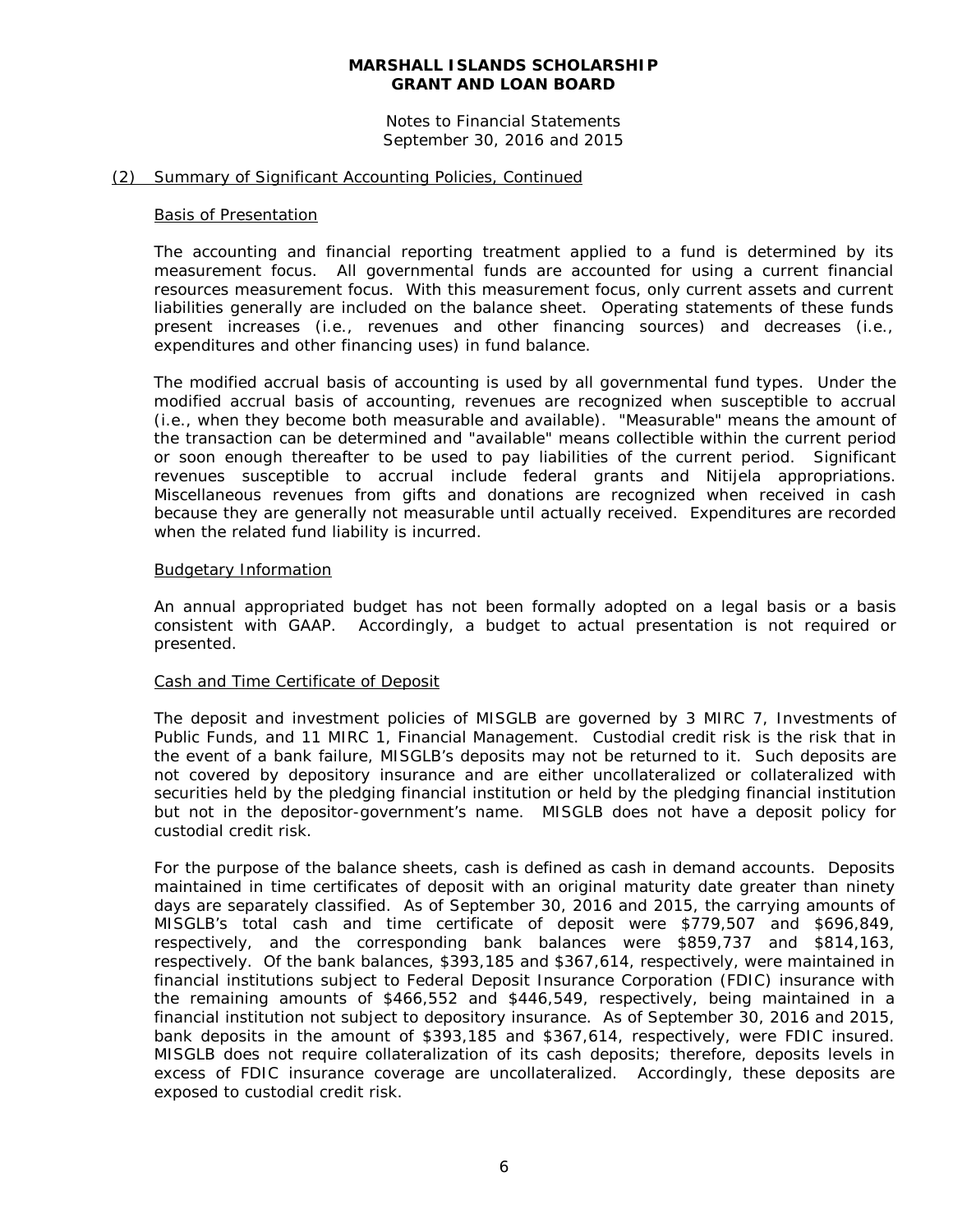Notes to Financial Statements September 30, 2016 and 2015

### (2) Summary of Significant Accounting Policies, Continued

### Receivables

MISGLB lends money to students, who are citizens of the Republic of the Marshall Islands, based on meeting certain criteria. These loans are interest free, uncollateralized and have no set repayment terms. These loans may be converted to grants at a later date if the recipients meet a further set of criteria. Loans receivable are stated net of an estimated allowance for uncollectible accounts.

The allowance for uncollectible accounts is established through direct scholarship assistance charged to expenditures. Loans receivable are charged against the allowance for uncollectible accounts when management has determined that the scholarship recipients have met the criteria for conversion to grants.

### Fund Balance

Fund balance classifications are based on the extent to which MISGLB is bound to honor constraints on the specific purposes for which amounts in those funds can be spent. Restricted fund balance includes amounts that are constrained for specific purposes which are externally imposed by providers, such as creditors or amounts constrained due to constitutional provisions or enabling legislation. A formal minimum fund balance policy has not been adopted.

### Taxes

The Government of RepMar imposes a gross receipts tax of 3% on revenues. MISGLB is specifically exempt from this tax.

### Estimates

The preparation of financial statements in conformity with GAAP requires management to make estimates and assumptions that affect the reported amounts of assets and liabilities and disclosure of contingent assets and liabilities at the date of the financial statements and the reported amounts of revenues and expenditures during the reporting period. Actual results could differ from those estimates.

### Reclassifications

Certain balances in 2015 presentation have been reclassified to conform to the 2016 presentation.

### New Accounting Standards

During the year ended September 30, 2016, MISGLB implemented the following pronouncements:

• GASB Statement No. 72, *Fair Value Measurement and Application,* which addresses accounting and financial reporting issues related to fair value measurements and requires entities to expand their fair value disclosures by determining major categories of debt and equity securities within the fair value hierarchy on the basis of the nature and risk of the investment.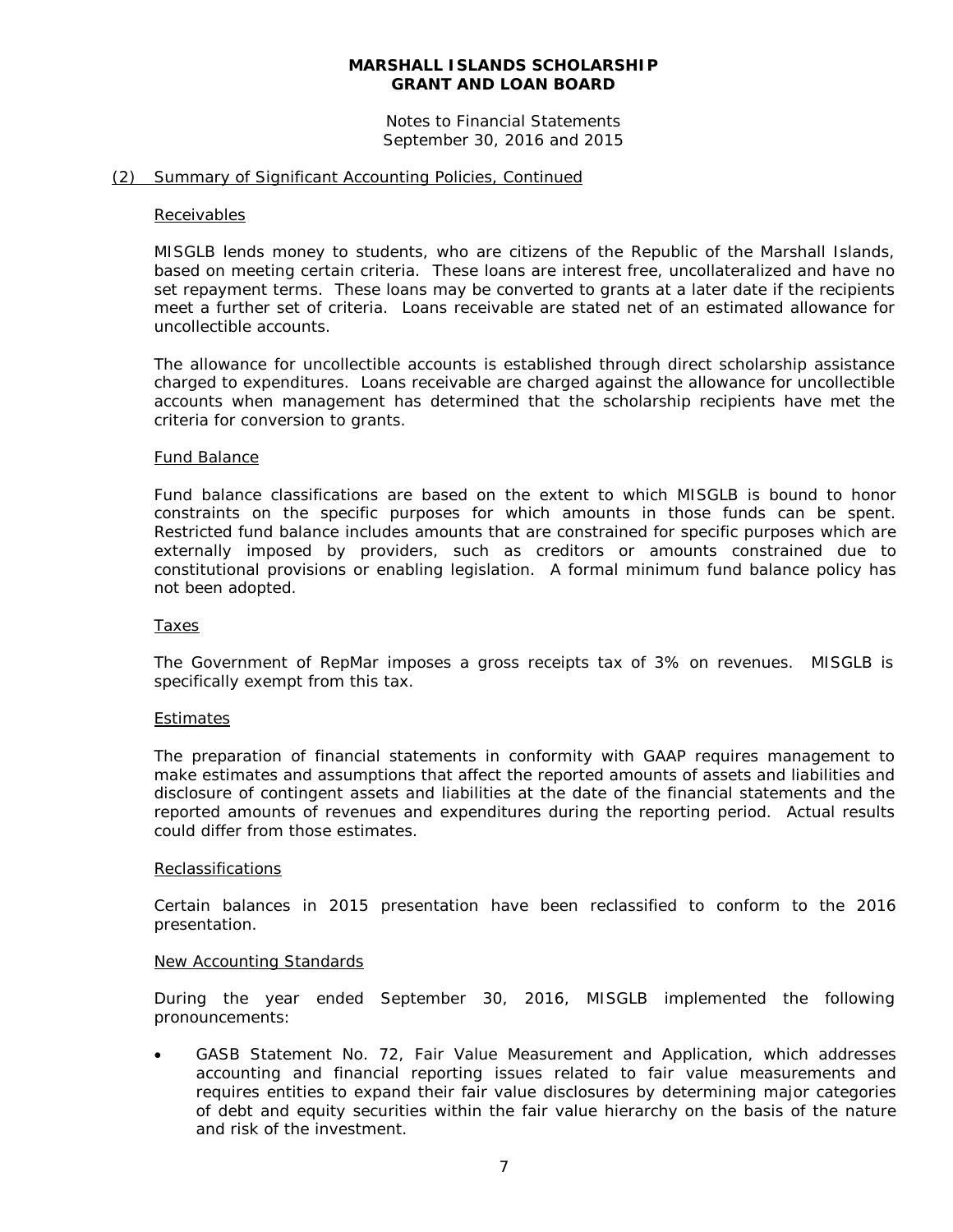Notes to Financial Statements September 30, 2016 and 2015

# (2) Summary of Significant Accounting Policies, Continued

### New Accounting Standards, Continued

- GASB Statement No. 76, *The Hierarchy of Generally Accepted Accounting Principles for State and Local Governments*, which eliminates two of the four categories of authoritative GAAP that exist under the existing hierarchy prescribed by Statement No. 55. The two categories that will remain under the new standard are (1) GASB Statements and (2) GASB technical bulletins and implementation guides in addition to AICPA guidance that the GASB clears.
- GASB Statement No. 79, *Certain External Investment Pools and Pool Participants*, addresses for certain external investment pools and their participants the accounting and financial reporting implications that result from changes in the regulatory provisions referenced by previous accounting and financial reporting standards. Those provisions were based on the Investment Company Act of 1940, Rule 2a7. Rule 2a7 contains the Securities and Exchange Commission's regulations that apply to money market funds and were significantly amended in 2014.

The implementation of these statements did not have a material effect on the financial statements of MISGLB.

GASB Statement No. 73, Accounting and Financial Reporting for Pensions and Related Assets That Are Not Within the Scope of GASB Statement No. 68, and Amendments to Certain Provisions of GASB Statements No. 67 and No. 68, which aligns the reporting requirements for pensions and pension plans not covered in GASB Statements No. 67 and No. 68 with the reporting requirements in Statement No. 68. The provisions in Statement No. 73 are effective for fiscal years beginning after June 15, 2016. Management does not believe that the implementation of this statement will have a material effect on the financial statements of MISGLB.

In June 2015, GASB issued Statement No. 74, *Financial Reporting for Postemployment Benefit Plans Other Than Pension Plans*, which replaces Statements No. 43, *Financial Reporting for Postemployment Benefit Plans Other Than Pension Plans*, as amended, and No. 57, *OPEB Measurements by Agent Employers and Agent Multiple-Employer Plans*, and addresses financial reporting requirements for governments whose employees are provided with postemployment benefits other than pensions (other postemployment benefits or OPEB). The provisions in Statement No. 74 are effective for fiscal years beginning after June 15, 2016. Management does not believe that the implementation of this statement will have a material effect on the financial statements of MISGLB.

In June 2015, GASB issued Statement No. 75, *Accounting and Financial Reporting for Postemployment Benefits Other Than Pensions*, which replaces the requirements of Statements No. 45, *Accounting and Financial Reporting by Employers for Postemployment Benefits Other Than Pensions*, as amended, and No. 57, *OPEB Measurements by Agent Employers and Agent Multiple-Employer Plans*, and provides guidance on reporting by governments that provide OPEB to their employees and for governments that finance OPEB for employees of other governments. The provisions in Statement No. 75 are effective for fiscal years beginning after June 15, 2017. Management does not believe that the implementation of this statement will have a material effect on the financial statements of MISGLB.

In August 2015, GASB issued Statement No. 77, *Tax Abatement Disclosures*, which requires governments that enter into tax abatement agreements to disclose certain information about the agreements. The provisions in Statement No. 77 are effective for fiscal years beginning after December 15, 2015. Management does not believe that the implementation of this statement will have a material effect on the financial statements of MISGLB.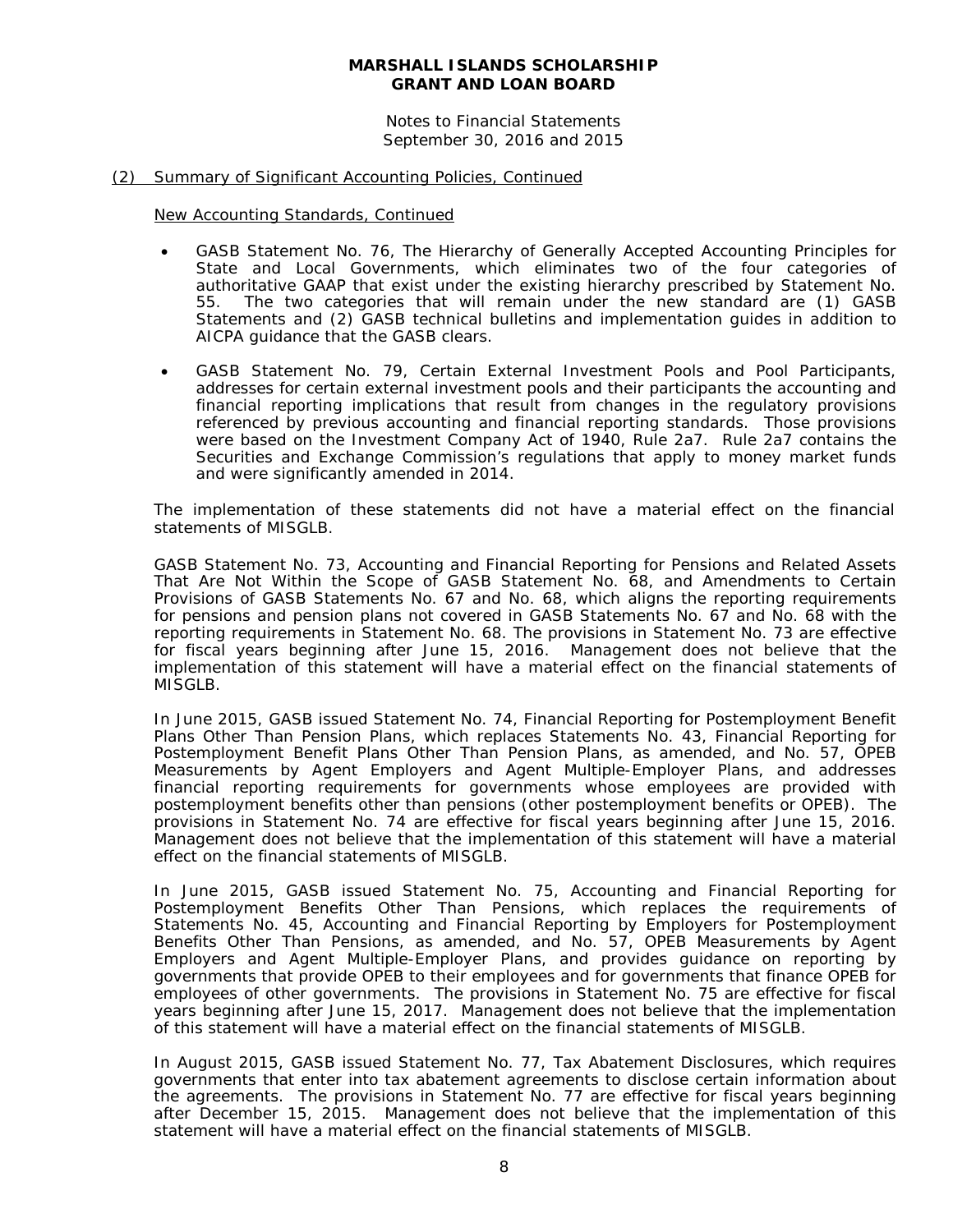Notes to Financial Statements September 30, 2016 and 2015

# (2) Summary of Significant Accounting Policies, Continued

# New Accounting Standards, Continued

In December 2015, GASB issued Statement No. 78, *Pensions Provided through Certain Multiple-Employer Defined Benefit Pension Plans,* which addresses a practice issue regarding the scope and applicability of Statement No. 68, *Accounting and Financial Reporting for Pensions*. The provisions in Statement No. 78 are effective for fiscal years beginning after December 15, 2015. Management does not believe that the implementation of this statement will have a material effect on the financial statements of MISGLB.

In January 2016, GASB issued Statement No. 80, *Blending Requirements for Certain Component Units - an amendment of GASB Statement No. 14,* which improves financial reporting by clarifying the financial statement presentation requirements for certain component units. The provisions in Statement No. 80 are effective for fiscal years beginning after June 15, 2016. Management does not believe that the implementation of this statement will have a material effect on the financial statements of MISGLB.

In March 2016, GASB issued Statement No. 81, *Irrevocable Split-Interest Agreements,* which improves accounting and financial reporting for irrevocable split-interest agreements by providing recognition and measurement guidance for situations in which a government is a beneficiary of the agreement. The provisions in Statement No. 81 are effective for fiscal years beginning after December 15, 2016. Management does not believe that the implementation of this statement will have a material effect on the financial statements of MISGLB.

In March 2016, GASB issued Statement No. 82, *Pension Issues - an amendment of GASB Statements No. 67, No. 68, and No. 73,* which addresses issues regarding (1) the presentation of payroll-related measures in required supplementary information, (2) the selection of assumptions and the treatment of deviations from the guidance in an Actuarial Standard of Practice for financial reporting purposes, and (3) the classification of payments made by employers to satisfy employee (plan member) contribution requirements. The provisions in Statement No. 82 are effective for fiscal years beginning after June 15, 2016. Management does not believe that the implementation of this statement will have a material effect on the financial statements of MISGLB.

### (3) Risk Management

MISGLB is exposed to various risks of loss related to torts; theft of, damage to, and destruction of assets; errors and omissions; injuries to employees; and natural disasters. MISGLB has elected to purchase commercial insurance from independent third parties for the risks of loss to which it is exposed with respect to the use of motor vehicles. For other risks of loss to which it is exposed, MISGLB has elected not to purchase commercial insurance. Instead, MISGLB believes it is more economical to manage its risks internally. Claims expenditures and liabilities are reported when it is probable that a loss has occurred and the amount of that loss can be reasonably estimated. These losses include an estimate of claims that have been incurred but not reported. No material losses have resulted from MISGLB's risk management activities for the past three years.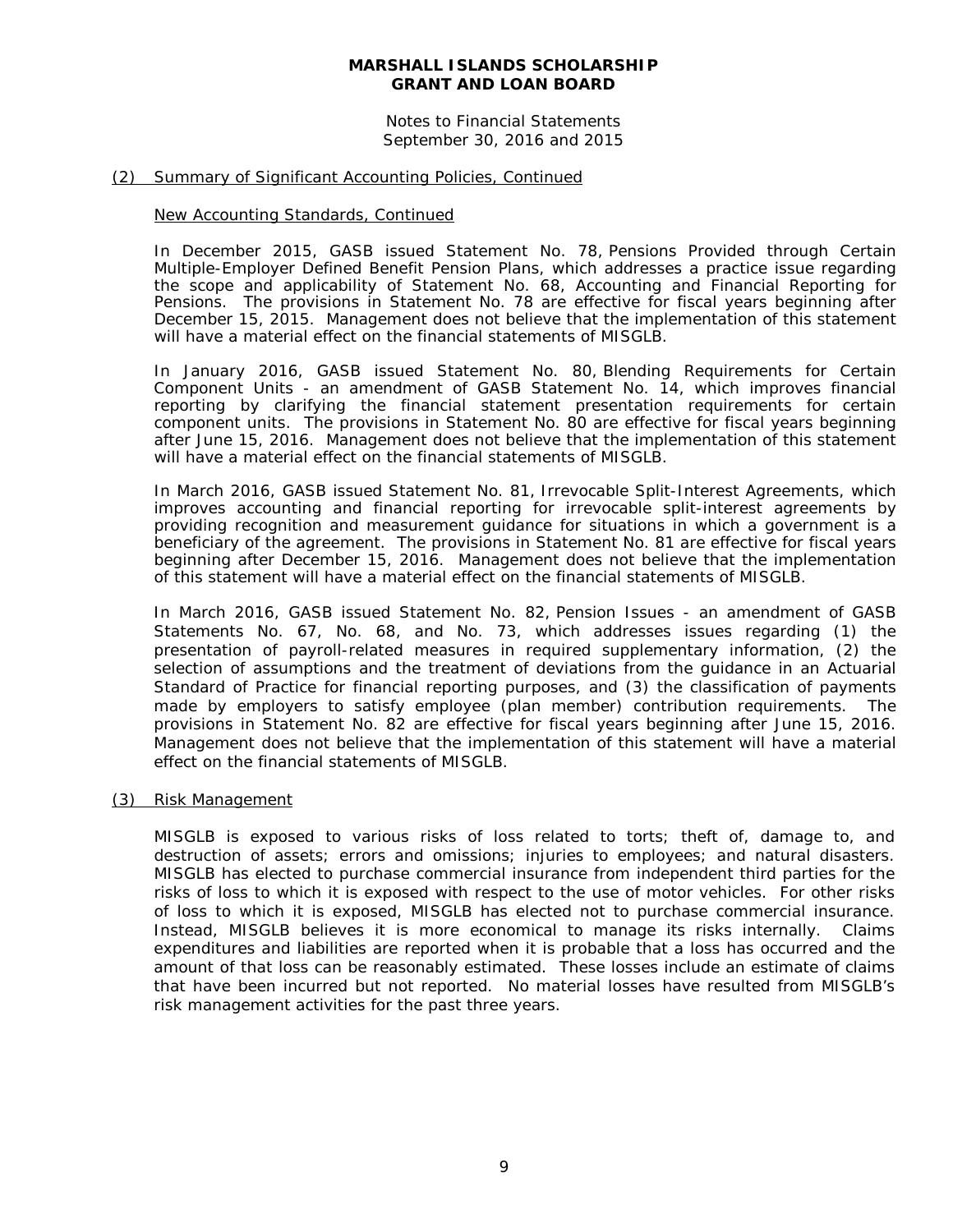Notes to Financial Statements September 30, 2016 and 2015

### (4) Receivables

Receivables as of September 30, 2016 and 2015, including the applicable allowance for uncollectible accounts, are as follows:

|                                                               |                              | 2015                         |
|---------------------------------------------------------------|------------------------------|------------------------------|
| Loans receivable<br>Less allowance for uncollectible accounts | \$17.879.184<br>(17.879.184) | \$16,890,425<br>(16,890,425) |
|                                                               |                              | $\overline{\phantom{0}}$     |

During the years ended September 30, 2016 and 2015, MISGLB converted \$281,259 and \$690,792, respectively, in loans receivable to grants as the recipients met the criteria for conversion. The effect of the conversion of these loans to grants has been reflected in loans receivable balances as of September 30, 2016 and 2015.

# (5) Related Party Transactions

MISGLB is a governmental fund of RepMar and is therefore affiliated with all RepMar-owned and affiliated entities, including all governmental funds of RepMar and the Marshall Islands Development Bank (MIDB). During the years ended September 30, 2016 and 2015, MISGLB recognized certain on-behalf payments as contributions from RepMar, totaling \$61,294 and \$85,701, respectively, representing certain payroll and related expenditures that RepMar paid directly on behalf of MISGLB.

During the years ended September 30, 2016 and 2015, the operations of MISGLB were funded by appropriations from RepMar, totaling \$1,465,887 and \$1,544,958, respectively.

MISGLB entered into an office lease agreement with MIDB for a term of five years commencing February 25, 2010. In 2015, MISGLB renewed the lease agreement for an additional two years with annual rent of \$15,840, payable in quarterly installments of \$3,960.

### (6) Contingency

MISGLB receives a substantial amount of its revenue from annual RepMar appropriations. If a significant reduction in the level of budgetary support from RepMar were to occur, MISGLB's scholarship programs and activities may be impacted. For the year ended September 30, 2017, RepMar appropriated funding to MISGLB in the amount of \$1,562,810 for the purpose of funding scholarship activities.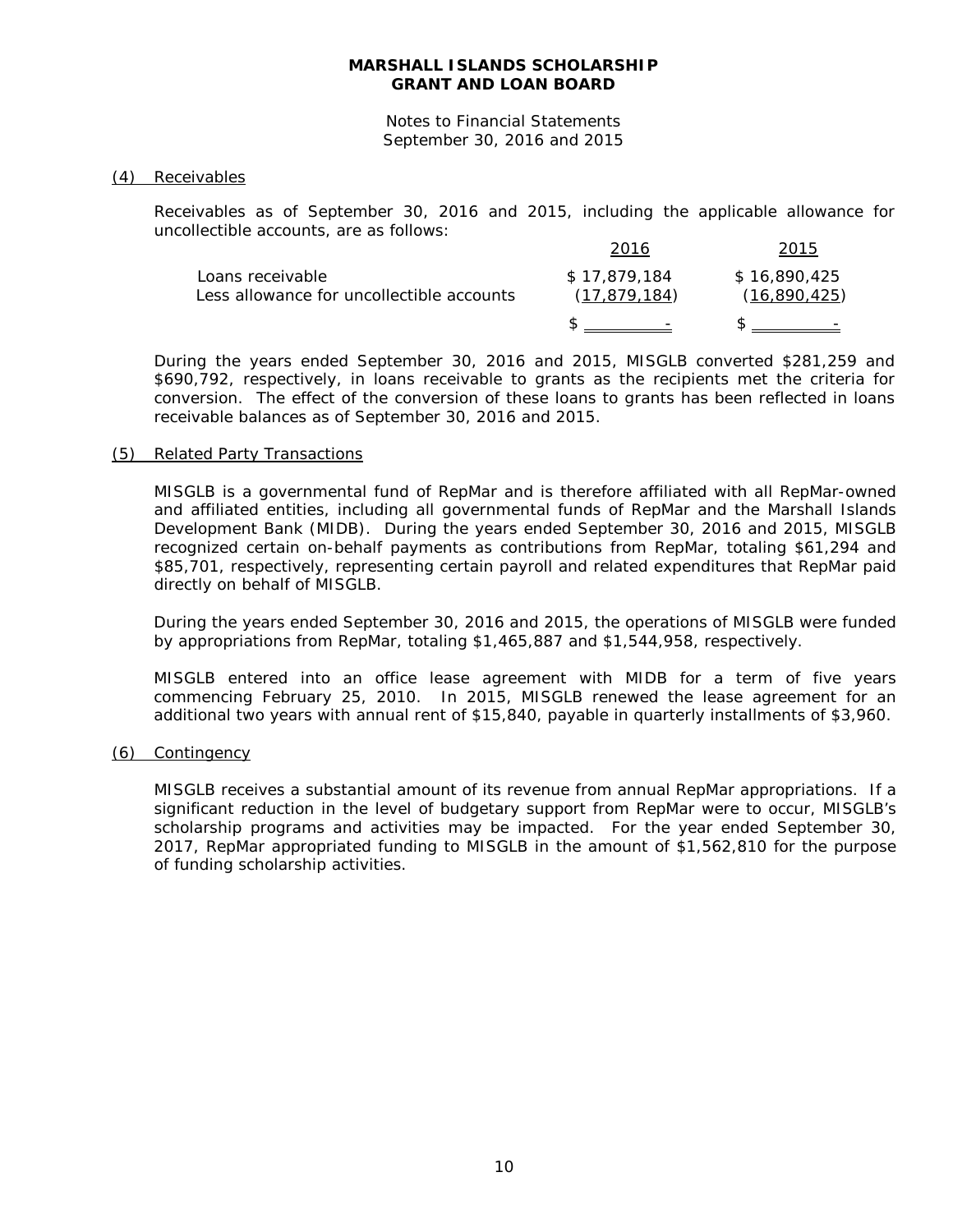# **GRANT AND LOAN BOARD MARSHALL ISLANDS SCHOLARSHIP**

# Combining Statement of Revenues, Expenditures, Year Ended September 30, 2016 and Changes in Fund Balances

|                                          | Compact<br>Scholarship<br>Fund | Other Grant<br>Scholarship<br>Fund | Nitijela<br>Fund | Total         |
|------------------------------------------|--------------------------------|------------------------------------|------------------|---------------|
| Revenues:                                |                                |                                    |                  |               |
| \$<br><b>Compact of Free Association</b> | 792,202 \$                     | \$                                 |                  | 792,202<br>\$ |
| Nitijela appropriation                   |                                |                                    | 683,973          | 683,973       |
| Interest                                 | 15,797                         |                                    |                  | 15,797        |
| <b>Total revenues</b>                    | 807,999                        |                                    | 683,973          | 1,491,972     |
| Expenditures:                            |                                |                                    |                  |               |
| Scholarship assistance                   | 750,531                        |                                    | 519,488          | 1,270,019     |
| Salaries and wages                       |                                |                                    | 61,294           | 61,294        |
| Communications                           |                                |                                    | 17,477           | 17,477        |
| Office rental                            |                                |                                    | 15,840           | 15,840        |
| Training and travel                      |                                |                                    | 14,514           | 14,514        |
| Office supplies                          |                                |                                    | 5,692            | 5,692         |
| Miscellaneous                            |                                |                                    | 24,279           | 24,279        |
| Total expenditures                       | 750,531                        |                                    | 658,584          | 1,409,115     |
| Net change in fund balances              | 57,468                         |                                    | 25,389           | 82,857        |
| Fund balances at the beginning           |                                |                                    |                  |               |
| of the year                              | 412,757                        | 1,500                              | 281,377          | 695,634       |
| Fund balances at the end                 |                                |                                    |                  |               |
| of the year<br>\$                        | 470,225<br>\$                  | 1,500<br>\$                        | 306,766          | \$<br>778,491 |

See accompanying independent auditors' report.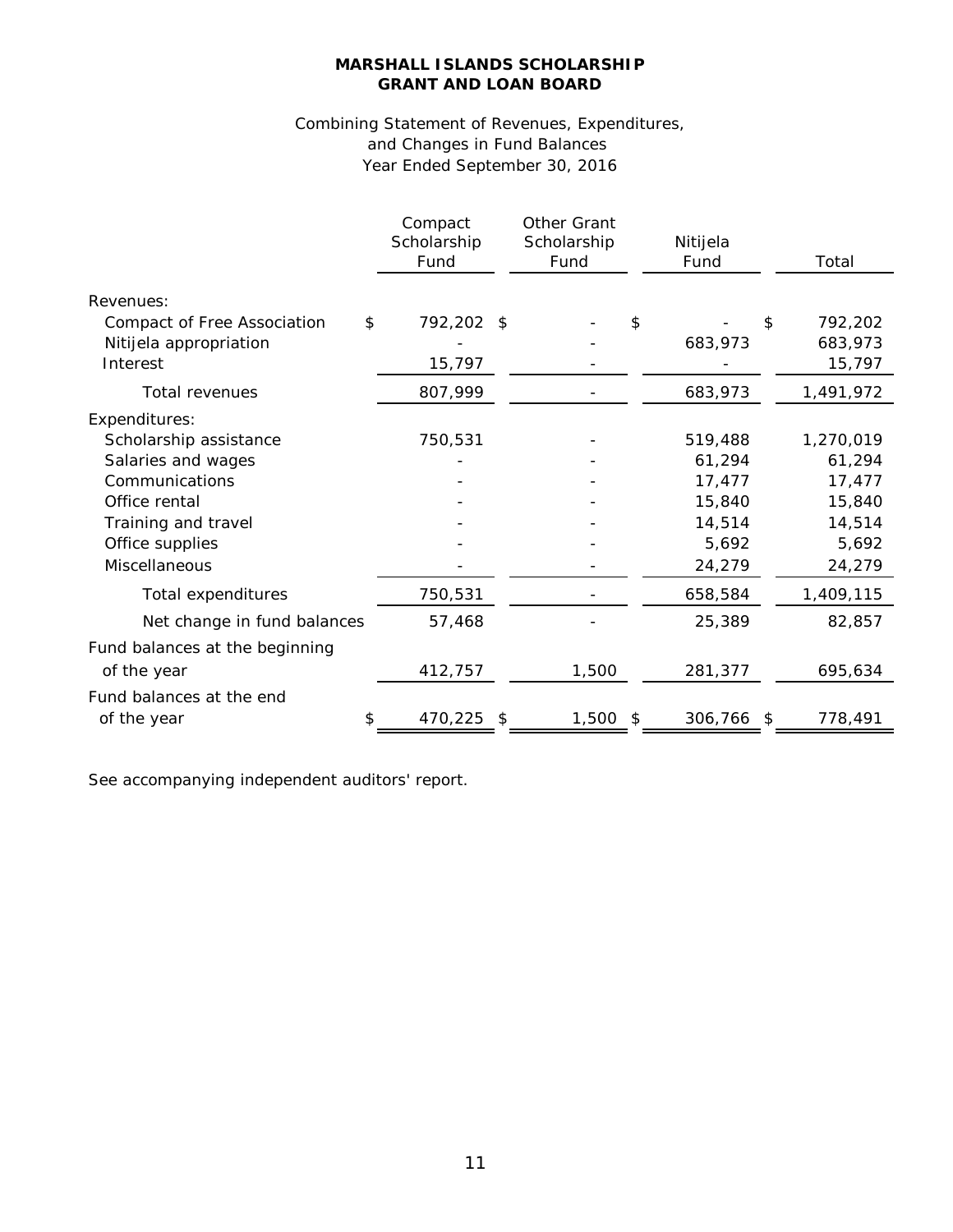Deloitte & Touche LLP 361 South Marine Corps Drive Tamuning, GU 96913 USA

Tel: +1 (671) 646-3884 Fax: +1 (671) 649-4265

www.deloitte.com

# **INDEPENDENT AUDITORS' REPORT ON INTERNAL CONTROL OVER FINANCIAL REPORTING AND ON COMPLIANCE AND OTHER MATTERS BASED ON AN AUDIT OF FINANCIAL STATEMENTS PERFORMED IN ACCORDANCE WITH** *GOVERNMENT AUDITING STANDARDS*

Chairman Marshall Islands Scholarship Grant and Loan Board:

We have audited, in accordance with the auditing standards generally accepted in the United States of America and the standards applicable to financial audits contained in *Government Auditing Standards* issued by the Comptroller General of the United States, the financial statements of the Marshall Islands Scholarship Grant and Loan Board (MISGLB), which comprise the balance sheet as of September 30, 2016, and the related statement of revenues, expenditures, and changes in fund balance for the year then ended, and the related notes to the financial statements, and have issued our report thereon dated June 26, 2017.

# **Internal Control Over Financial Reporting**

In planning and performing our audit of the financial statements, we considered MISGLB's internal control over financial reporting (internal control) to determine the audit procedures that are appropriate in the circumstances for the purpose of expressing our opinion on the financial statements, but not for the purpose of expressing an opinion on the effectiveness of MISGLB's internal control. Accordingly, we do not express an opinion on the effectiveness of MISGLB's internal control.

A *deficiency in internal control* exists when the design or operation of a control does not allow management or employees, in the normal course of performing their assigned functions, to prevent, or detect and correct, misstatements on a timely basis. A *material weakness* is a deficiency, or a combination of deficiencies, in internal control, such that there is a reasonable possibility that a material misstatement of the entity's financial statements will not be prevented, or detected and corrected on a timely basis. A *significant deficiency* is a deficiency, or a combination of deficiencies, in internal control that is less severe than a material weakness, yet important enough to merit attention by those charged with governance.

Our consideration of internal control was for the limited purpose described in the first paragraph of this section and was not designed to identify all deficiencies in internal control that might be material weaknesses or significant deficiencies and therefore, material weaknesses or significant deficiencies may exist that were not identified. Given these limitations, during our audit we did not identify any deficiencies in internal control that we consider to be material weaknesses. However, material weaknesses may exist that have not been identified. We did identify certain deficiencies in internal control, described in the accompanying Schedule of Findings and Questioned Costs as item 2016-002, that we consider to be significant deficiencies.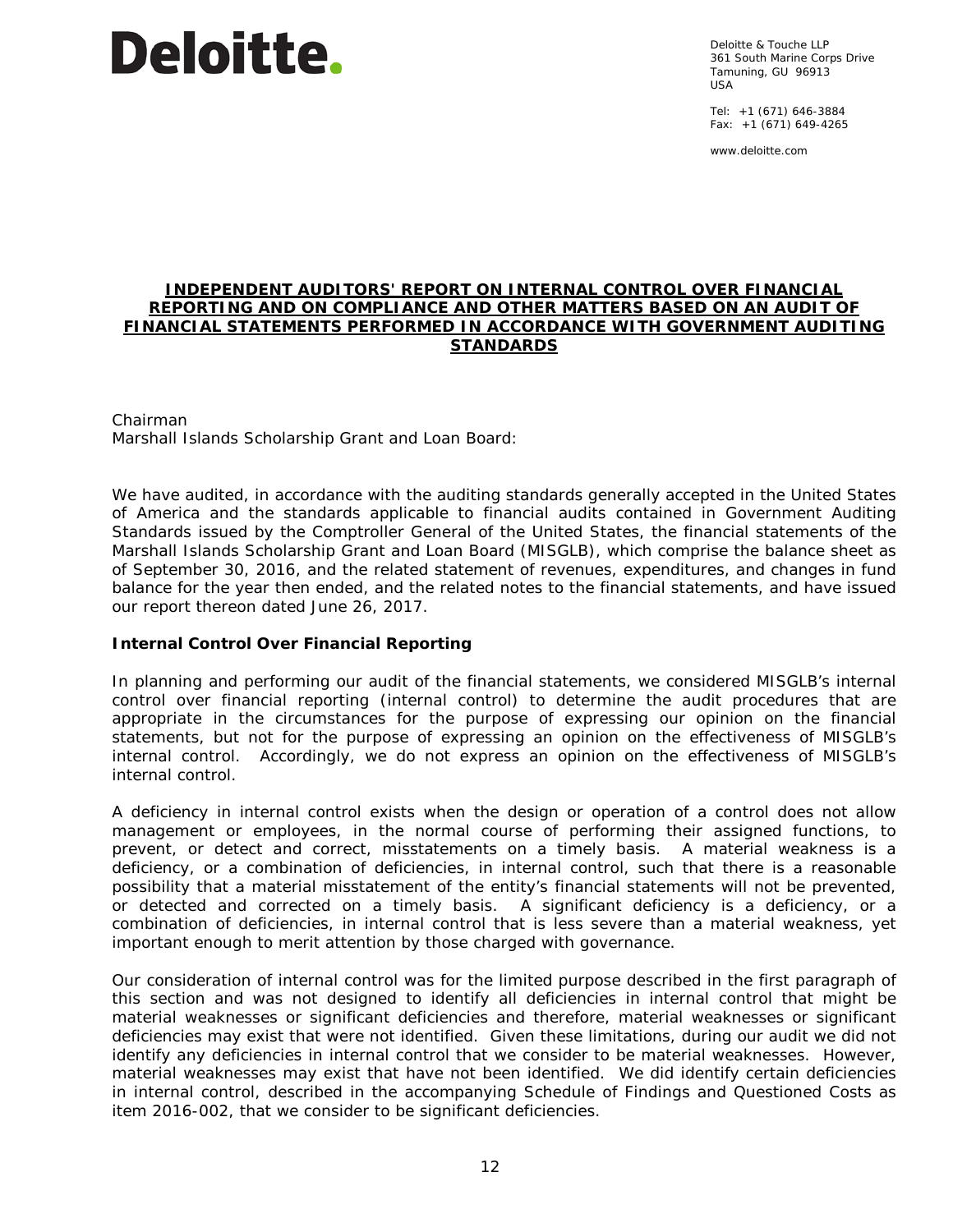# **Compliance and Other Matters**

As part of obtaining reasonable assurance about whether MISGLB's financial statements are free from material misstatement, we performed tests of its compliance with certain provisions of laws, regulations, contracts, and grant agreements, noncompliance with which could have a direct and material effect on the determination of financial statement amounts. However, providing an opinion on compliance with those provisions was not an objective of our audit, and accordingly, we do not express such an opinion. The results of our tests disclosed instances of noncompliance or other matters that are required to be reported under *Government Auditing Standards* and which are described in the accompanying Schedule of Findings and Questioned Costs as item 2016-001.

# **MISGLB's Responses to Findings**

MISGLB's responses to the findings identified in our audit are described in the accompanying Schedule of Findings and Questioned Costs. MISGLB's responses were not subjected to the auditing procedures applied in the audit of the financial statements and, accordingly, we express no opinion on them.

# **Purpose of this Report**

The purpose of this report is solely to describe the scope of our testing of internal control and compliance and the result of that testing, and not to provide an opinion on the effectiveness of the entity's internal control or on compliance. This report is an integral part of an audit performed in accordance with *Government Auditing Standards* in considering the entity's internal control and compliance. Accordingly, this communication is not suitable for any other purpose.

 $0.1$  Nackell

June 26, 2017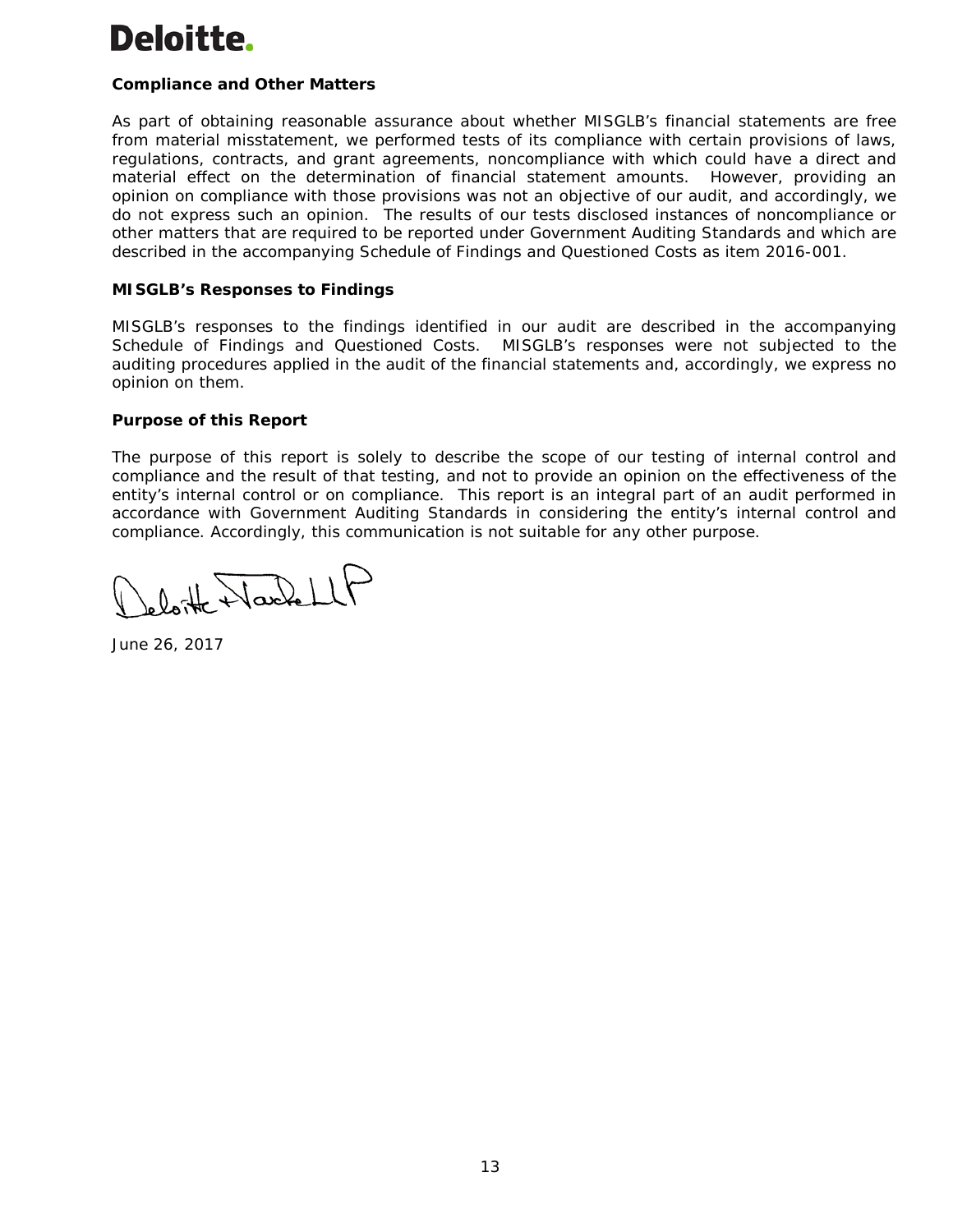Deloitte & Touche LLP 361 South Marine Corps Drive Tamuning, GU 96913 USA

Tel: +1 (671) 646-3884 Fax: +1 (671) 649-4265

www.deloitte.com

# **INDEPENDENT AUDITORS' REPORT ON COMPLIANCE FOR EACH MAJOR FEDERAL PROGRAM; REPORT ON INTERNAL CONTROL OVER COMPLIANCE; AND REPORT ON SCHEDULE OF EXPENDITURES OF FEDERAL AWARDS REQUIRED BY THE UNIFORM GUIDANCE**

Chairman Marshall Islands Scholarship Grant and Loan Board:

# **Report on Compliance for Each Major Federal Program**

We have audited the Marshall Islands Scholarship Grant and Loan Board's (MISGLB) compliance with the types of compliance requirements described in the *OMB Compliance Supplement* that could have a direct and material effect on MISGLB's major federal program for the year ended September 30, 2016. MISGLB's major federal program is identified in the summary of auditor's results section of the accompanying Schedule of Findings and Questioned Costs.

# *Management's Responsibility*

Management is responsible for compliance with federal statutes, regulations, and the terms and conditions of its federal awards applicable to its federal programs.

# *Auditor's Responsibility*

Our responsibility is to express an opinion on compliance for MISGLB's major federal program based on our audit of the types of compliance requirements referred to above. We conducted our audit of compliance in accordance with auditing standards generally accepted in the United States of America; the standards applicable to financial audits contained in *Government Auditing Standards*, issued by the Comptroller General of the United States; the audit requirements of Title 2 U.S *Code of Federal Regulations* Part 200, *Uniform Administrative Requirements, Cost Principles, and Audit Requirements for Federal Awards* (Uniform Guidance). Those standards and the Uniform Guidance require that we plan and perform the audit to obtain reasonable assurance about whether noncompliance with the types of compliance requirements referred to above that could have a direct and material effect on a major federal program occurred. An audit includes examining, on a test basis, evidence about MISGLB's compliance with those requirements and performing such other procedures as we considered necessary in the circumstances.

We believe that our audit provides a reasonable basis for our opinion on compliance for the major federal program. However, our audit does not provide a legal determination of MISGLB's compliance.

### *Opinion on the Major Federal Program*

In our opinion, MISGLB complied, in all material respects, with the types of compliance requirements referred to above that could have a direct and material effect on its major federal program for the year ended September 30, 2016.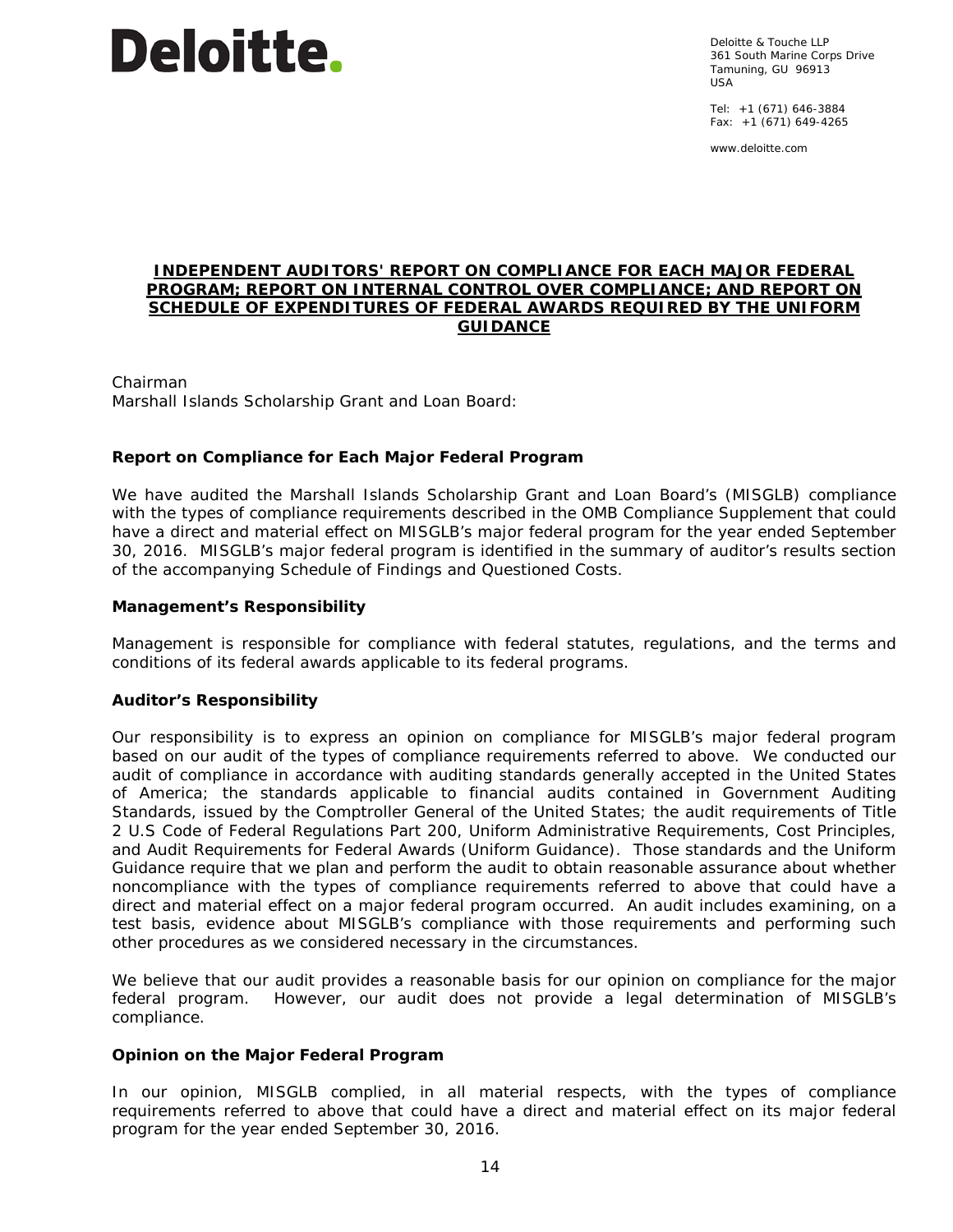# **Report on Internal Control Over Compliance**

Management of MISGLB is responsible for establishing and maintaining effective internal control over compliance with the types of compliance requirements referred to above. In planning and performing our audit of compliance, we considered MISGLB's internal control over compliance with the types of requirements that could have a direct and material effect on the major federal program to determine the auditing procedures that are appropriate in the circumstances for the purpose of expressing an opinion on compliance for the major federal program and to test and report on internal control over compliance in accordance with the Uniform Guidance, but not for the purpose of expressing an opinion on the effectiveness of internal control over compliance. Accordingly, we do not express an opinion on the effectiveness of MISGLB's internal control over compliance.

A *deficiency in internal control over compliance* exists when the design or operation of a control over compliance does not allow management or employees, in the normal course of performing their assigned functions, to prevent, or detect and correct, noncompliance with a type of compliance requirement of a federal program on a timely basis. A *material weakness in internal control over compliance* is a deficiency, or combination of deficiencies, in internal control over compliance, such that there is a reasonable possibility that material noncompliance with a type of compliance requirement of a federal program will not be prevented, or detected and corrected, on a timely basis. A *significant deficiency in internal control over compliance* is a deficiency, or a combination of deficiencies, in internal control over compliance with a type of compliance requirement of a federal program that is less severe than a material weakness in internal control over compliance, yet important enough to merit attention by those charged with governance.

Our consideration of internal control over compliance was for the limited purpose described in the first paragraph of this section and was not designed to identify all deficiencies in internal control over compliance that might be material weaknesses or significant deficiencies. We did not identify any deficiencies in internal control over compliance that we consider to be material weaknesses. However, material weaknesses may exist that have not been identified.

The purpose of this report on internal control over compliance is solely to describe the scope of our testing of internal control over compliance and the results of that testing based on the requirements of the Uniform Guidance. Accordingly, this report is not suitable for any other purpose.

# **Report on Schedule of Expenditures of Federal Awards Required by the Uniform Guidance**

We have audited the financial statements of MISGLB as of and for the year ended September 30, 2016, and have issued our report thereon dated June 26, 2017, which contained an unmodified opinion on those financial statements. Our audit was conducted for the purpose of forming an opinion on the financial statements as a whole. The accompanying schedule of expenditures of federal awards is presented for purposes of additional analysis as required by the Uniform Guidance and is not a required part of the financial statements. Such information is the responsibility of management and was derived from and relates directly to the underlying accounting and other records used to prepare the financial statements. The information has been subjected to the auditing procedures applied in the audit of the financial statements and certain additional procedures, including comparing and reconciling such information directly to the underlying accounting and other records used to prepare the financial statements or to the financial statements themselves, and other additional procedures in accordance with auditing standards generally accepted in the United States of America. In our opinion, the schedule of expenditure of federal awards is fairly stated in all material respects in relation to the financial statements as a whole.

bitte Wackell

June 26, 2017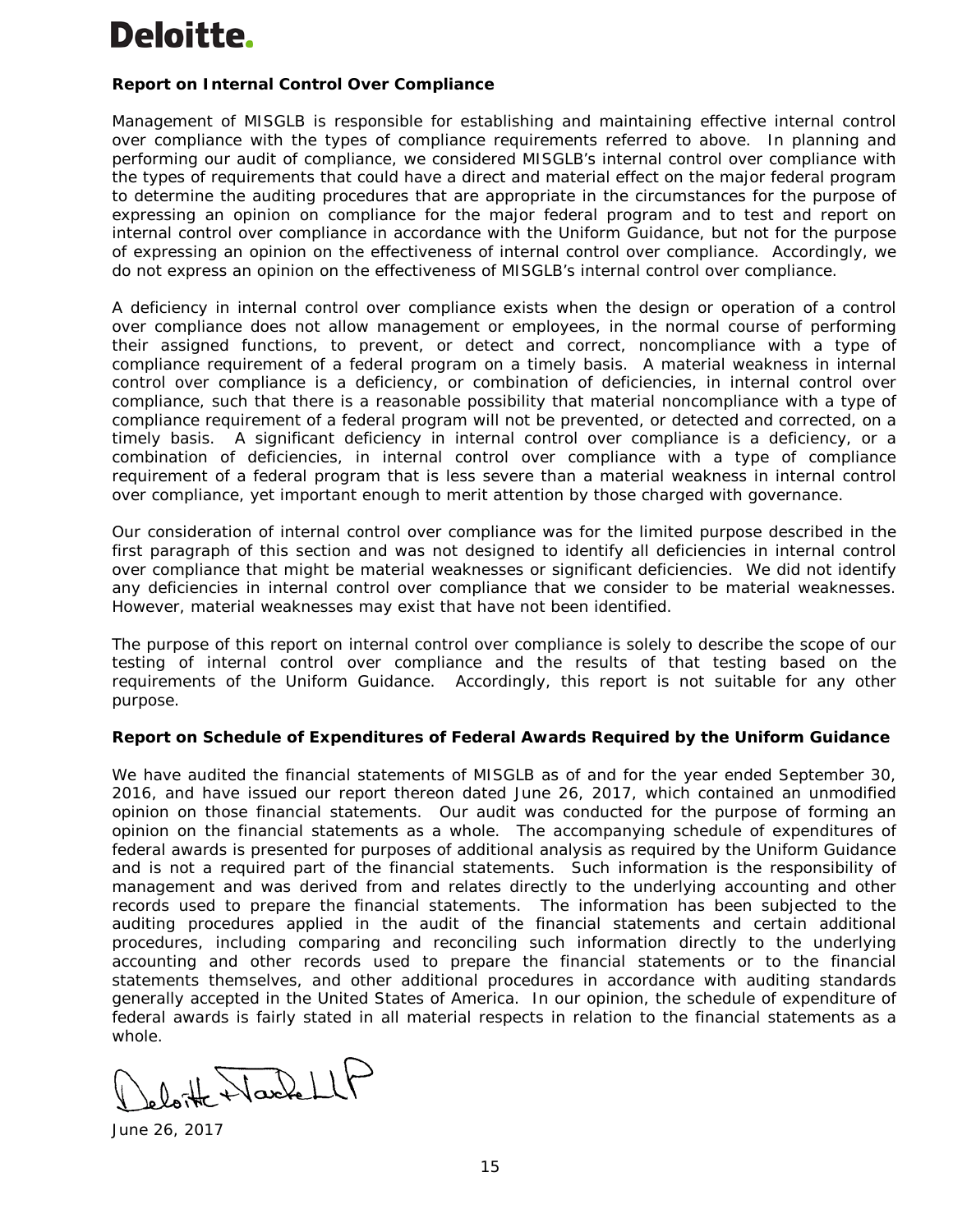Schedule of Expenditures of Federal Awards Year Ended September 30, 2016

|                                                                                                                                    | Fund<br><b>Balance</b><br>Beginning<br>of Year | Federal<br><b>Funds</b><br>Received | Other<br>Funds<br>Received | Funds<br><b>Expended</b> | Fund<br><b>Balance</b><br>End<br>of Year |
|------------------------------------------------------------------------------------------------------------------------------------|------------------------------------------------|-------------------------------------|----------------------------|--------------------------|------------------------------------------|
| Funds passed through the Republic<br>of the Marshall Islands:                                                                      |                                                |                                     |                            |                          |                                          |
| U.S. Department of the Interior<br>CFDA #15.875                                                                                    |                                                |                                     |                            |                          |                                          |
| Economic, Social and Political<br>Development of the Territories:<br>Compact of Free<br>Association, As Amended,<br>Sector Grants: |                                                |                                     |                            |                          |                                          |
| Section $211(a)(1)$<br><b>Education Sector</b><br>Section $211(b)(1)$                                                              |                                                | $$412,757$ $$592,202$ $$15,797$     |                            | \$557,757                | \$462,999                                |
| Kwajalein Special Needs                                                                                                            |                                                | 200,000                             |                            | 192,774                  | 7,226                                    |
|                                                                                                                                    | \$412,757                                      | \$792,202                           | \$15,797                   | \$750,531                | \$470,225                                |

See accompanying notes to schedule of expenditures of federal awards.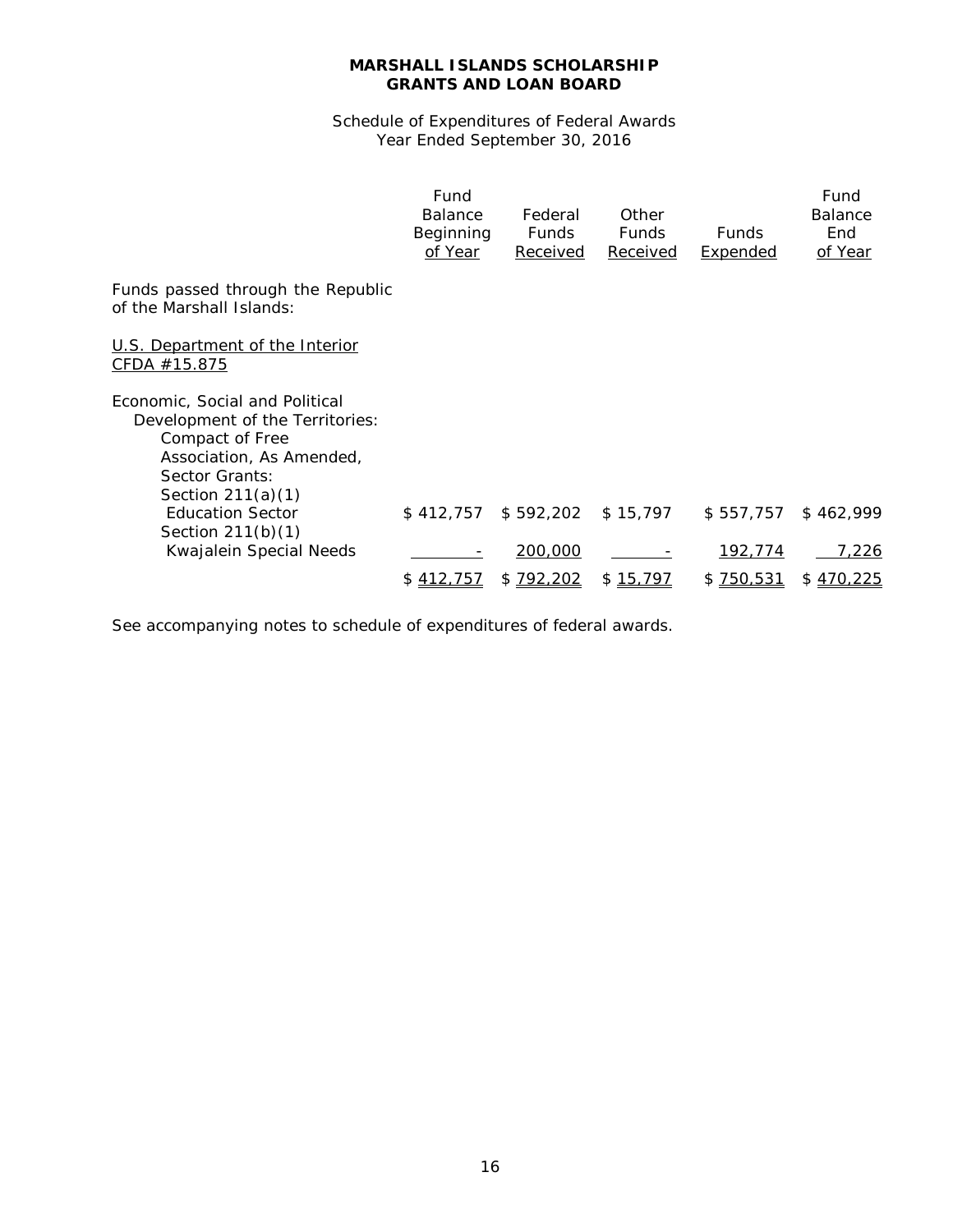Notes to Schedule of Expenditures of Federal Awards Year Ended September 30, 2016

# (1) Organization and Compact of Free Association

The Marshall Islands Scholarship Grant and Loan Board (MISGLB) is a subrecipient of funds received through Sections 211(a) and 211(b) of the Compact of Free Association, As Amended (the Compact), from the Republic of the Marshall Islands (RepMar). These funds are provided to support the post-secondary education of citizens of the Marshall Islands attending accredited post-secondary institutions.

### (2) Summary of Significant Accounting Policies

# Basis of Presentation

The accompanying Schedule of Expenditures of Federal Awards includes the federal grant activity of MISGLB and is presented on the modified accrual basis of accounting. The information in this schedule is presented in accordance with the requirements of Title 2 U.S. *Code of Federal Regulations* Part 200, *Uniform Administrative Requirements, Cost Principles, and Audit Requirements for Federal Awards*. Therefore, some amounts presented in this schedule may differ from amounts presented in, or used in the preparation of, the basic financial statements.

# Indirect Cost Rate

MISGLB has not elected to use the 10% de minimis cost rate.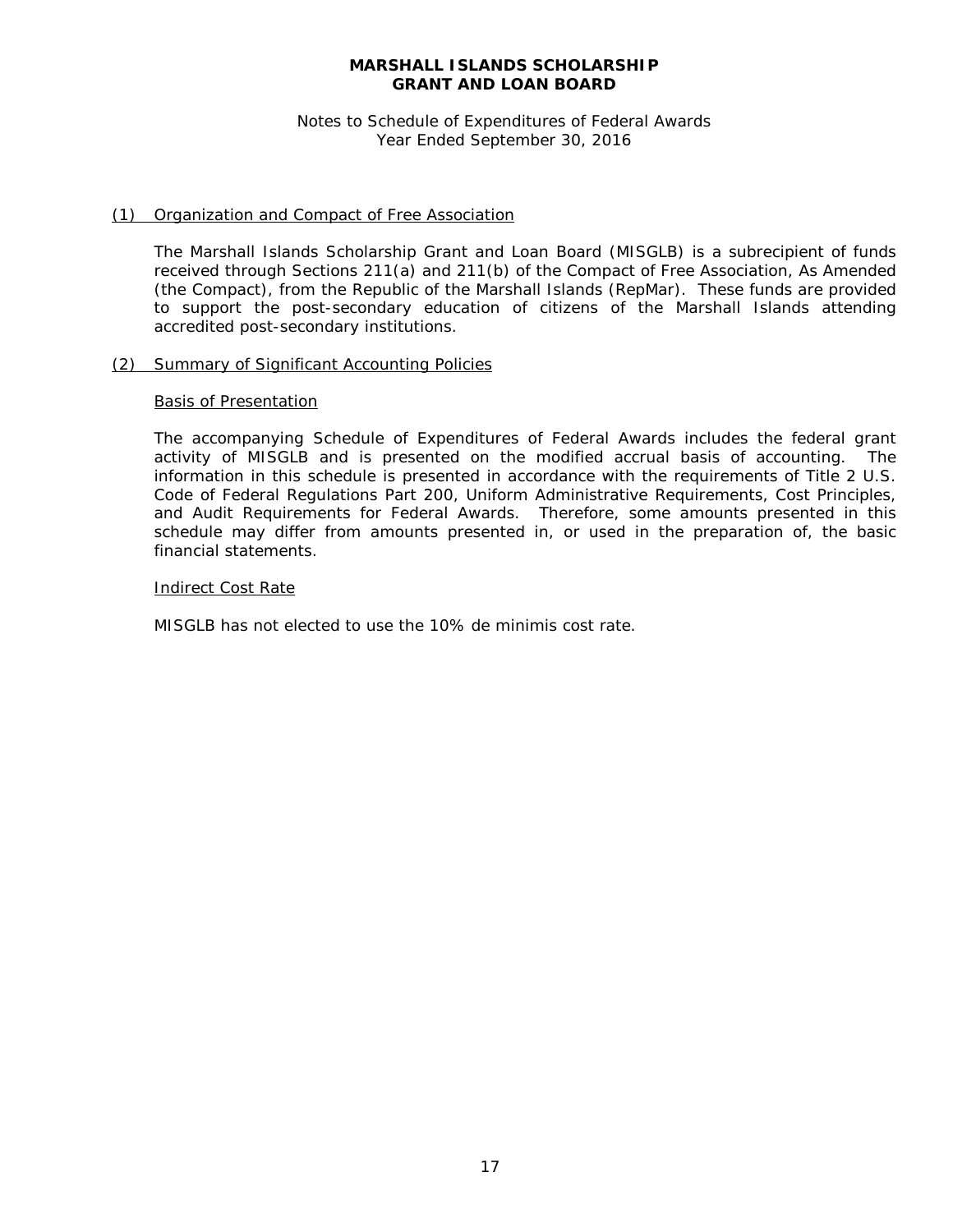Schedule of Findings and Questioned Costs Year Ended September 30, 2016

# **A. SUMMARY OF AUDITORS' RESULTS**

# *Financial Statements*

|                                                                                                          | 1. Type of report the auditor issued on whether the financial<br>statements audited were prepared in accordance with GAAP: | Unmodified                                                                                                                            |           |  |
|----------------------------------------------------------------------------------------------------------|----------------------------------------------------------------------------------------------------------------------------|---------------------------------------------------------------------------------------------------------------------------------------|-----------|--|
|                                                                                                          | Internal control over financial reporting:                                                                                 |                                                                                                                                       |           |  |
|                                                                                                          | 2. Material weakness(es) identified?                                                                                       |                                                                                                                                       | No        |  |
| 3.                                                                                                       | Significant deficiency(ies) identified?                                                                                    |                                                                                                                                       | Yes       |  |
|                                                                                                          |                                                                                                                            | 4. Noncompliance material to financial statements noted?                                                                              | Yes       |  |
|                                                                                                          | <b>Federal Awards</b>                                                                                                      |                                                                                                                                       |           |  |
|                                                                                                          | Internal control over major federal programs:                                                                              |                                                                                                                                       |           |  |
|                                                                                                          | 5. Material weakness(es) identified?                                                                                       |                                                                                                                                       |           |  |
|                                                                                                          | 6. Significant deficiency(ies) identified?                                                                                 |                                                                                                                                       |           |  |
|                                                                                                          | 7. Type of auditors' report issued on compliance for major federal programs                                                |                                                                                                                                       |           |  |
| 8. Any audit findings disclosed that are required to be reported in<br>accordance with 2 CFR 200.516(a)? |                                                                                                                            |                                                                                                                                       | No        |  |
|                                                                                                          | 9. Identification of major federal programs:                                                                               |                                                                                                                                       |           |  |
|                                                                                                          | <b>CFDA Numbers</b>                                                                                                        | Name of Federal Program or Cluster                                                                                                    |           |  |
|                                                                                                          | 15.875                                                                                                                     | Economic, Social and Political Development<br>of the Territories:<br>Compact of Free Association, as amended,<br><b>Sector Grants</b> |           |  |
| 10. Dollar threshold used to distinguish between Type A and Type B Programs:                             |                                                                                                                            |                                                                                                                                       | \$750,000 |  |
| 11. Auditee qualified as low-risk auditee?                                                               |                                                                                                                            |                                                                                                                                       | <b>No</b> |  |
|                                                                                                          |                                                                                                                            |                                                                                                                                       |           |  |

# **B. FINANCIAL STATEMENTS FINDINGS**

Reference Number **Findings** 

2016-001 Local Noncompliance 2016-002 External Financial Reporting

# **C. FEDERAL AWARD FINDINGS AND QUESTIONED COSTS**

None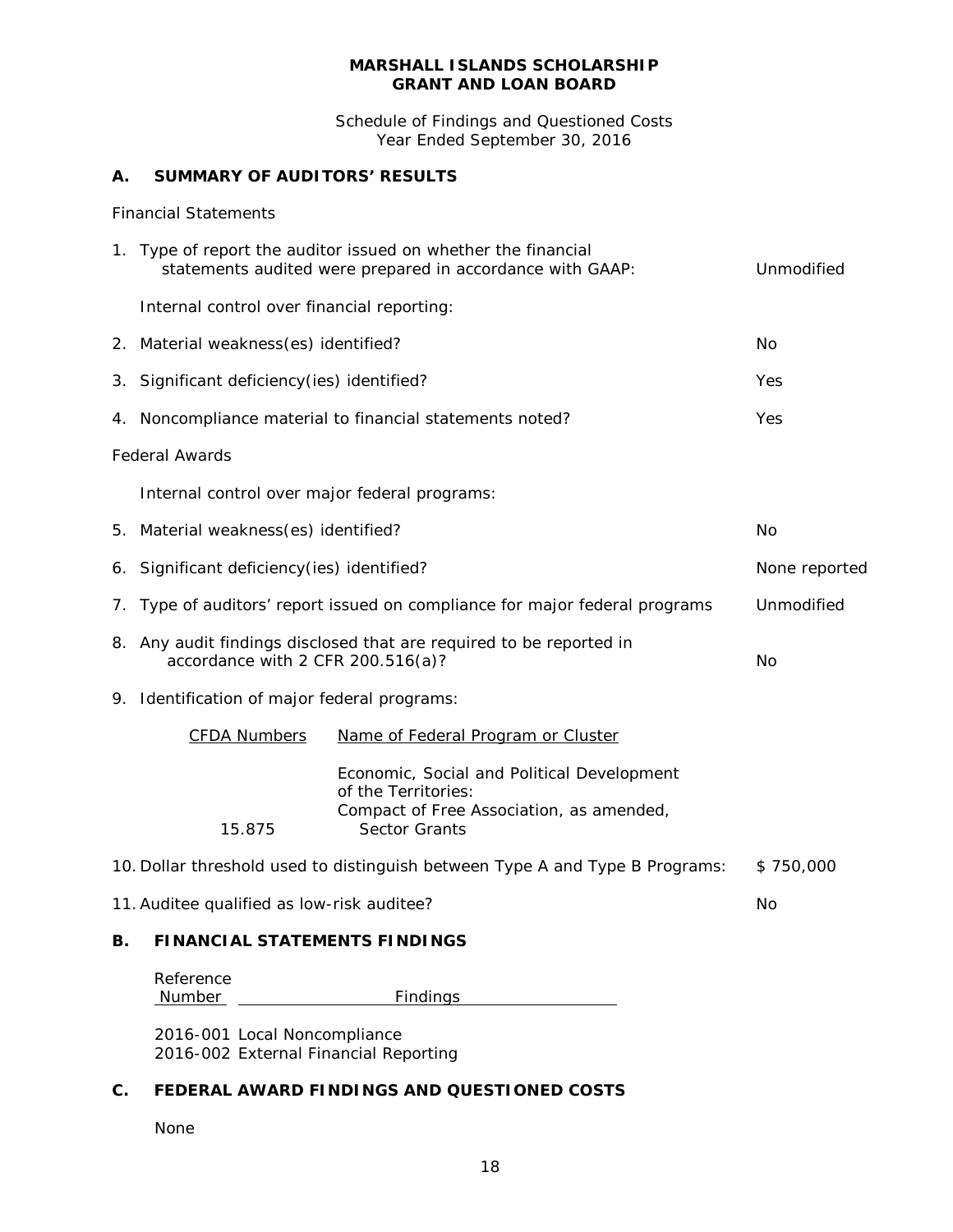Schedule of Findings and Questioned Costs, Continued Year Ended September 30, 2016

Local Noncompliance

# Finding No. 2016-001

Criteria: Section 6(e) of the Scholarship Assistance of 1979 (the Act), as amended, requires MISGLB to ensure timely repayment of scholarship assistance loans. MISGLB policies and procedures require the repayment of student loans within one year of completion or cessation of studies. Furthermore, Section 7(h) of the Act authorizes MISGLB to convert scholarship assistance loans to grants.

Condition: During the year ended September 30, 2016, MISGLB converted \$281,259 of loans to grants as recipients met conversion criteria. Additionally, as of September 30, 2016, MISGLB recorded outstanding loans receivable of \$17,879,184. Due to the lack of collection of these loans, a corresponding allowance for uncollectable loans has been recorded. Furthermore, MISGLB does not maintain a detailed subsidiary ledger that encompasses all outstanding loans.

Cause: The cause of the above condition is lack of enforcement of MISGLB policies and procedures requiring the repayment of scholarship assistance loans and the lack of a reconciled subsidiary loan ledger.

Effect: The effect of the above condition is the lack of loan repayments and a possibility that converted loans may not be complete.

Recommendation: We recommend that MISGLB enforce established policies and procedures requiring the repayment of scholarship assistance loans. Furthermore, we recommend that MISGLB reconstruct the subsidiary loan ledger to reconcile and agree with the general ledger.

Prior Year Status: The lack of loan repayments and the possibility that converted loans may not be complete was reported as a finding in the Single Audits of MISGLB for fiscal years 1997 through 2015.

Auditee Response and Corrective Action Plan: MISGLB will take full measurements of enforcing its policies and procedures regarding payment of all outstanding loans. A detailed subsidiary ledger is being reconciled against the general ledger and ready for FY 2017. MISGLB found the total account receivable to be a total of \$17M. This includes total amount that was given to current recipients of FY16, loans that are to be converted as well as loans that need to be collected. All this is from FY2000- FY2015 as well as prior to 2000. Below is a breakdown of the A/R:

| Year                                                                                                        | # of Students          | Amount                                                                              |
|-------------------------------------------------------------------------------------------------------------|------------------------|-------------------------------------------------------------------------------------|
| Account Receivable FY16                                                                                     | 1,139                  | \$17,879,184                                                                        |
| FY2016 (current recipients)                                                                                 | 152                    | \$4,353,456                                                                         |
| Prior to 2000<br>FY10-FY15 Incomplete<br>FY00-FY10 Incomplete<br>FY10-FY15 Graduates<br>FY00-FY10 Graduates | 287<br>373<br>21<br>10 | \$2,410,871<br>\$<br>3,154,588<br>\$<br>3,613,587<br>\$<br>684,600<br>\$<br>302,307 |
| Total Graduates & Incomplete FY00-FY15<br>(remained abroad)<br>FY10-FY15 Incomplete<br>FY00-FY10 Incomplete | 691<br>31<br>40        | 7,755,082<br>\$<br>\$<br>380,822<br>\$<br>438.730                                   |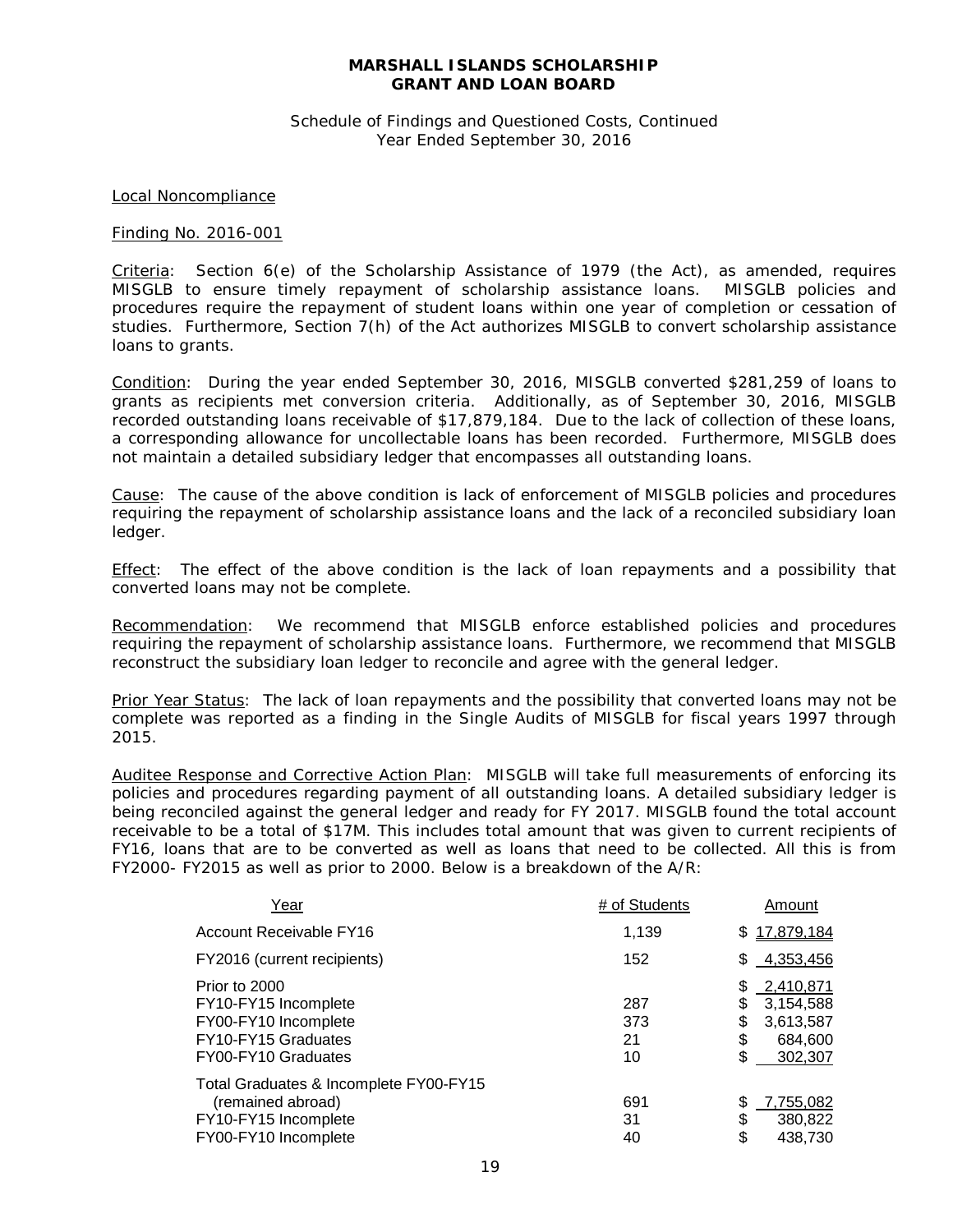Schedule of Findings and Questioned Costs, Continued Year Ended September 30, 2016

Local Noncompliance, Continued

# Finding No. 2016-001, Continued

# Auditee Response and Corrective Action Plan:, Continued

| Year                                                              | # of Students | Amount               |
|-------------------------------------------------------------------|---------------|----------------------|
| FY10-FY15 Graduates<br>FY00-FY10 Graduates                        | 113<br>112    | 2,020,226<br>519.997 |
| Total Graduates & Incomplete FY00- FY15<br>(loan to be converted) | 296           | \$3,359,775          |
| <b>Total Amount to be Collected</b>                               | 691           | 10,185,953           |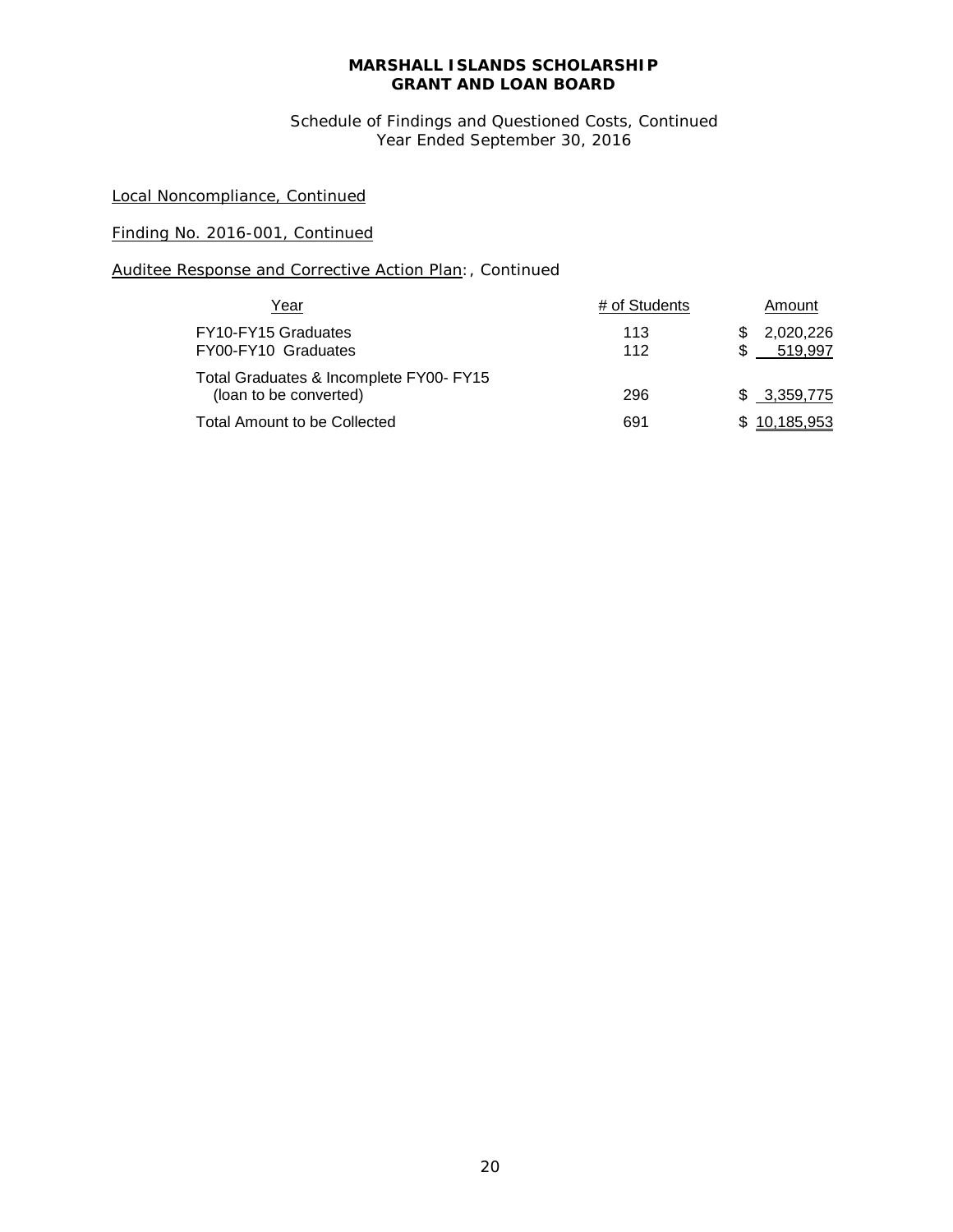Schedule of Findings and Questioned Costs, Continued Year Ended September 30, 2016

# External Financial Reporting

# Finding No. 2016-002

Criteria: Board minutes are a primary means by which agencies document the administration of MISGLB's operations.

Condition: Not all Board minutes of meetings held during fiscal year 2016 were available and several scholarship awards were not supported by underlying minutes. Further, some Board minutes provided have no signature/approval of the Chairperson of the Board.

Cause: The cause of the above condition is the lack of adherence to established policies and procedures relating to documentation of Board of Director minutes.

Effect: The effect of the above condition is the possibility that directives of the Board are not properly disclosed or recorded in the financial statements and several scholarship awards were not supported by underlying minutes.

Recommendation: We recommend that the Board of Directors require that all minutes of meetings be formally documented by the Secretary and be approved by the Board.

Prior Year Status: The lack of adherence to established policies and procedures relating to documentation of Board of Directors minutes was reported as a finding in the Single Audit of MISGLB for fiscal years 2014 and 2015.

Auditee Response and Corrective Action Plan: The MISGLB agreed with the recommendation and will follow as recommended.